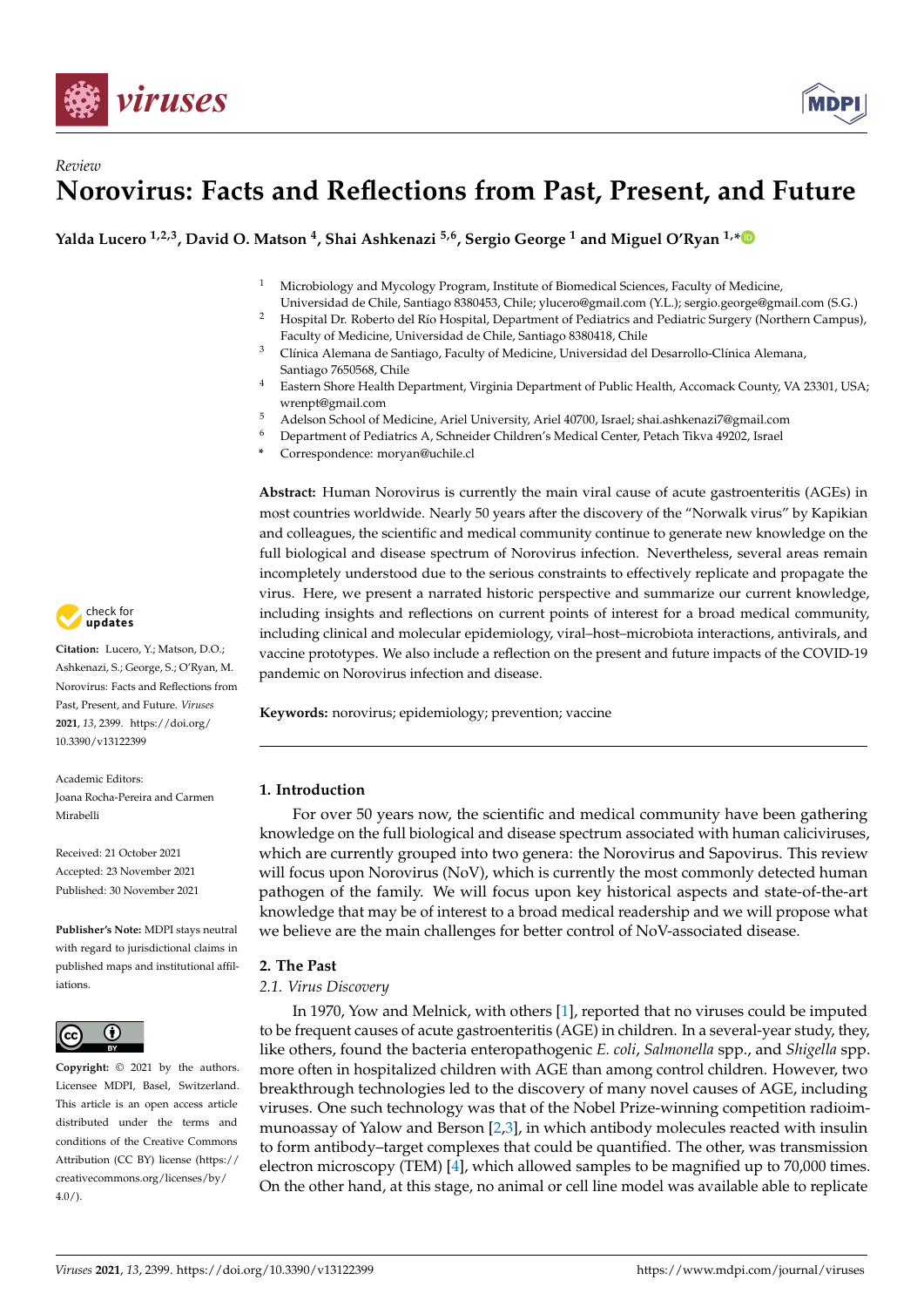infection. Thus, research in human volunteers was the only model to advance in characterizing and demonstrating the pathogenic role of this agent in AGE  $[5,6]$  $[5,6]$ . Kapikian was able to visualize NoV particles combining the application of these two technologies, after creat-<br> $\sqrt{2}$ ing antibody–target complexes (Figure [1\)](#page-1-0) [\[7\]](#page-11-6). His original specimens came from an AGE Ing analogy anget complexes (Figure 1) [7]. This original specifients came from an AGE outbreak at an elementary school in Norwalk, Ohio. He studied specimens from people affected in the outbreak and from human volunteers who consented to swallow inoculates from that outbreak. The following is how Kapikian described his original discovery:

"In 1972, a 27 nm virus-like particle was discovered by use of immune electron microscopy (IEM) in an infectious stool filtrate derived from an outbreak of gastroenteritis in an elementary school in Norwalk, Ohio. IEM enabled the direct visualization of antigen-antibody interaction, as the particles were aggregated and coated by specific antibodies. This allowed the recognition and identification of a 27 nm virus-like particle that did not have a distinctive morphology, was lowtitered, and was among the smallest viruses known. Serum antibody responses to the 27 nm particle were demonstrated in key individuals infected under natural the 27 nm particle were demonstrated in key individuals infected under natural the 2. This particle were demonstrated in the particle material metric and the Norwalk gastroenterities are not particle was the etiologic agent of the Norwalk gastroenteritis outbreak. The fastidious 27 nm Norwalk virus is now considered to be the prototype strain of a group of non-cultivatable viruses that are important etiologic agents of epidemic gastroenteritis in adults and older children". [\[8\]](#page-11-7)

<span id="page-1-0"></span>

viruses, visualized by Kapikian in stool samples from acute gastroenteritis cases, by immune electron microcopy [7]. (B). High resolution cryo-electron microscopy of a GII.4 Norovirus particle [9]. **Figure 1.** Electron microscopy images of Noroviruses. (**A**). Original image of small round structured

causative agent was small (<36 nm), nonenveloped, and relatively heat stable [\[10\]](#page-11-9). Attempts to in vitro or in vivo passage of the virus, except in human volunteers, were unsuccessful<br>for a large time [11]. tor  $\alpha$  volg time  $\lfloor x \rfloor$ . Filtered and treated stools administered to human volunteers confirmed that the for a long time [\[11\]](#page-11-10).

# 2.2. The Evolution from Antigenic to Molecular Studies

*2.2. The Evolution from Antigenic to Molecular Stud[ies](#page-11-11)*  occurred in 1979, when Greenberg and colleagues [12], working with collaborators at the Centers for Disease Control, reported that approximately one-third of outbreaks of AGEs in adults, with no known bacterial or parasitic cause were likely caused by Norwalk-like<br>in adults, with no known bacterial or parasitic cause were likely caused by Norwalk-like After Kapikian's success at virus visualization in 1972, the next major achievement viruses. This observation was confirmed by many reports in other latitudes.

The first images of NoV provided by Kapikian [\[7\]](#page-11-6) showed a uniformly round, rough-<br>The first images of NoV provided by Kapikian [7] showed a uniformly round, rough-surfaced particle. Greenberg and colleagues [\[13\]](#page-11-12) directly assessed proteins from stool specimens containing Norwalk virus and found an approximately 59,000 mW protein, sometimes accompanied by an approximately 30,000 mW protein. These findings were clarified when the genome was sequenced in 1989 by Jiang et al. [14]; one of the open read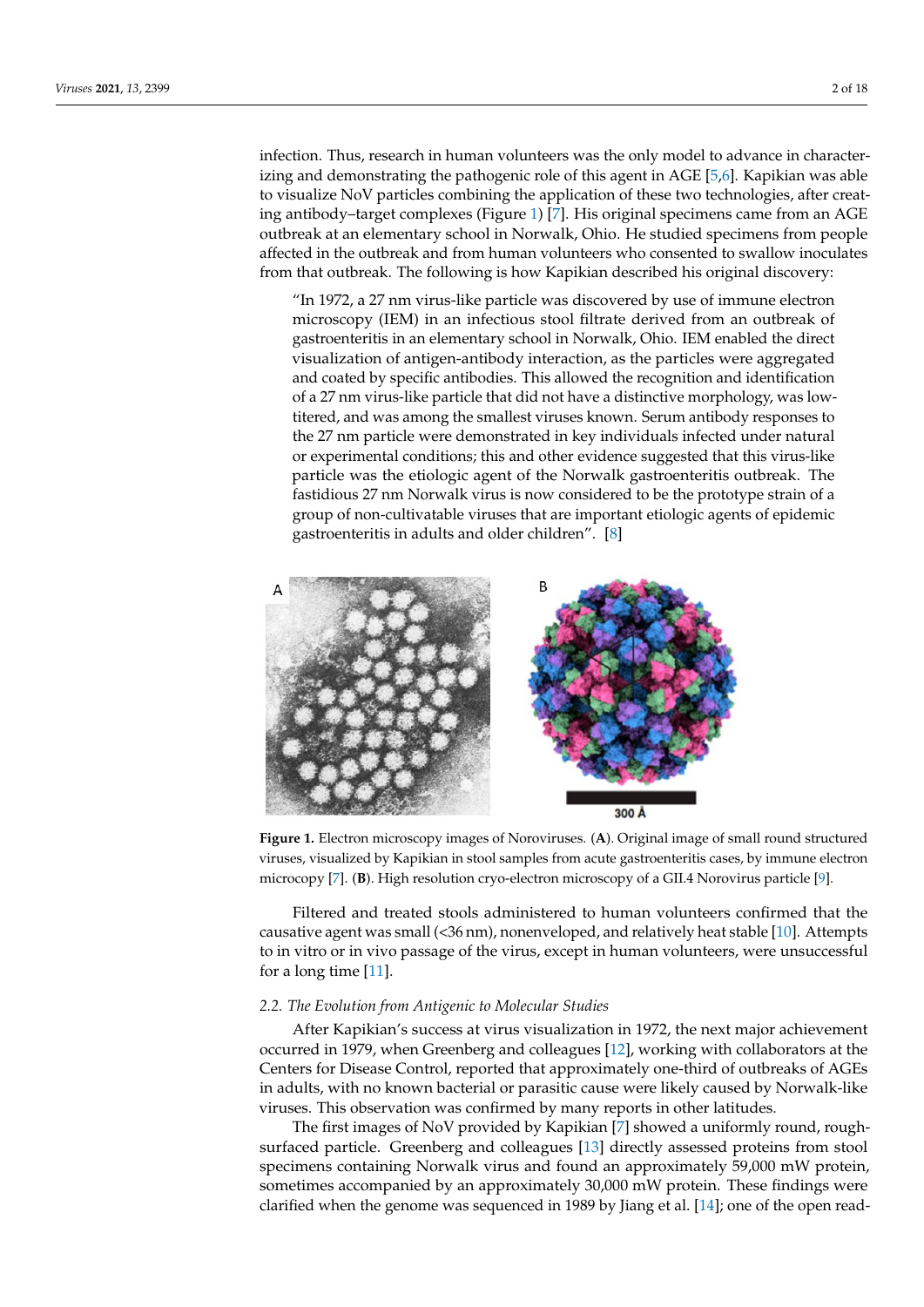ing frames (ORF) predicted from the sequence encoded a protein with a molecular weight of ~58,000 mW and virus-like particles (VLPs) were created in a baculovirus expression system [\[15\]](#page-11-14). The 59,000 mW protein in stool specimens was determined to be the same as the 58,000 protein in the VLPs from the expressed ORF [\[16\]](#page-11-15). The virion consists of 180 of these molecules formed in an icosahedron, appearing to be a round structure at resolutions lower than cryo-electron microscopy (Figure [1\)](#page-1-0) [\[7](#page-11-6)[,9](#page-11-8)[,17\]](#page-11-16). Further details of the structure are beyond the scope of this review.

As more and more small viruses were characterized, many were recognized to be nearly round, with a single-stranded RNA genome, to have a unique organization of protein-encoding elements, to have a variable role in human and animal disease, and many were found to be causative agents of AGE [\[18](#page-11-17)[–20\]](#page-11-18).

In the 1990's with the development of enzyme-linked immunosorbent assay (ELISA), further knowledge as to the epidemiologic role of Norwalk-like viruses epidemiology was possible. Paradoxically, these agents were then identified as a major cause of food-borne diarrhea in adults but were infrequently found to be a cause of AGE in children. The largest systematic assessment of hospitalized children found NoV in 7.1% of AGE cases [\[21\]](#page-11-19). At the time, it appeared that there may be a difference in pathogenesis between children and adults infected with the same strains, which could explain the differing conclusions. Later, antigenic diversity and the low sensitivity of ELISA tests were determined to be underlying this apparent discrepancy.

Since the 2000s, as genome characterization of many more NoV strains increased, and more investigators shared their information of NoV sequences from different genomic regions, a wide variability became evident and recombination among strains was recognized [\[22](#page-11-20)[,23\]](#page-12-0), as will be discussed further below.

## **3. The Present**

### *3.1. Clinical Epidemiology*

Given the progress made in its detection by sensitive molecular diagnostic techniques and the introduction of the rotavirus vaccine, NoV has emerged in recent years as a leading causative agent of AGE in most locations and age groups [\[24–](#page-12-1)[27\]](#page-12-2). It is associated with nearly 20% of all acute diarrheal cases globally, and with an estimated 685 million episodes and 212,000 deaths annually [\[24](#page-12-1)[,28](#page-12-3)[,29\]](#page-12-4). Each year in the United States, NoV causes 19 to 21 million illnesses, including 900 deaths, 103,000 hospitalizations, 460,000 emergency department visits, and 2.6 million outpatient visits [\[30\]](#page-12-5). It has been identified as a relevant cause of acute endemic diarrhea in children under 5 years of age as well as the primary agent of AGE outbreaks affecting individuals of all ages.

Among 148,867 patients with AGE reported in 178 publications, the overall detection rate of NoV was 17% (95% CI: 15–18%) [\[31\]](#page-12-6). In a study comparing 12,531 children with AGE and 11,954 control subjects from 45 countries across the world, the pooled detection rate of NoV was 17.7% (95% CI: 16.3–19.2%) and 6.7% (95% CI: 5.1–8.8%), respectively, giving a pooled OR of 2.7 for the association of NoV infection and AGE (95% CI: 2.2–3.4) [\[24\]](#page-12-1).

NoV infections are common both in developed and developing countries, affecting all socioeconomic classes; nevertheless, socioeconomic status is related to the risk of acquisition and severity of NoV infections. A systematic review has demonstrated that the detection rate of NoV in AGE episodes decreased from 18% (95% CI: 16–20%) for upper middle-income countries to 15% (13–18%) and 6% (3–10%) for lower middle- and lowincome countries, respectively [\[31\]](#page-12-6). In another review, NoV was detected in 15% (95% CI 15–16%) of children with AGE in low–middle-income countries (vs. 8% of healthy controls) and 11% (95% CI 10–12%) of those in low-income countries (vs. 9% of asymptomatic controls) [\[32\]](#page-12-7). Yet, birth cohort studies conducted in low- and middle-income countries have demonstrated that 66–90% of the children experienced at least one NoV infection and 30–70% experienced NoV-associated AGE in early childhood, with an estimated incidence for NoV-associated AGE of 14 to 66 per 100 child years [\[25\]](#page-12-8). Male predominance has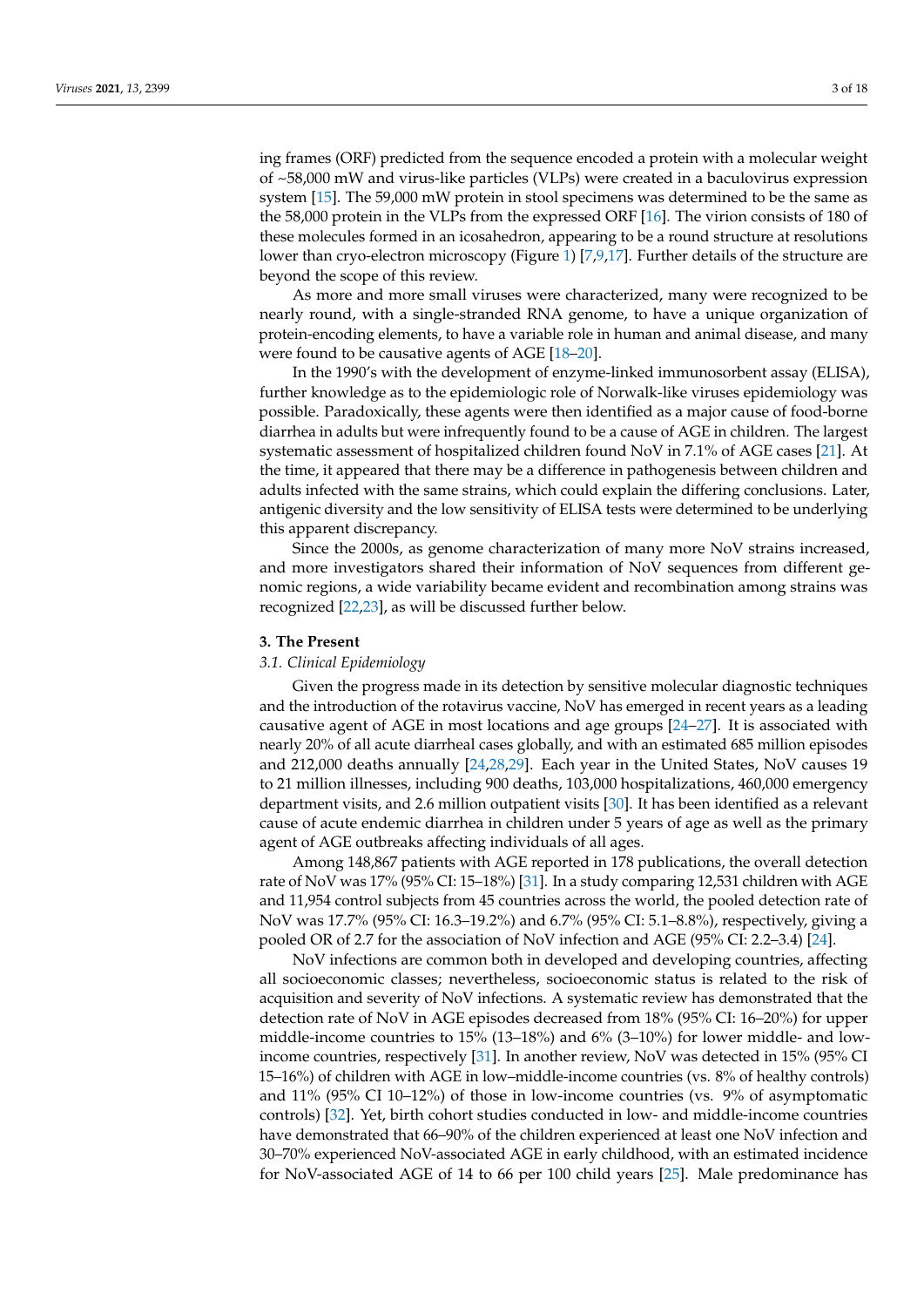been often reported [\[24](#page-12-1)[,33\]](#page-12-9), with the highest rates of NoV AGE during winter or rainy seasons [\[34–](#page-12-10)[36\]](#page-12-11).

Endemic NoV gastroenteritis typically affects young children under 5 years of age [\[24,](#page-12-1)[25](#page-12-8)[,37\]](#page-12-12). A recent meta-analysis found that the highest frequency of NoV infection occurred in infants less than 12 months of age [\[24\]](#page-12-1). A second study of hospitalized patients in Indonesia found the highest frequency of NoV infection in those under 24 months of age [\[34\]](#page-12-10). In a summary of 10 community-based birth cohort studies, NoV-associated AGE was relatively uncommon in infants under 6 months of age [\[25\]](#page-12-8).

Foodborne outbreaks are a significant problem for public health, causing outbreaks in otherwise healthy individuals that last 1 to 4 days [\[26](#page-12-13)[,38\]](#page-12-14). NoV is the most common cause of such outbreaks, accounting for about 50% of all-cause events worldwide and >90% of viral AGE outbreaks. According to a 2015 World Health Organization report, NoV was the primary cause of foodborne illnesses globally, accounting for 124,803,946 cases and 34,929 deaths, indicating a fatality rate of 0.028 [\[39\]](#page-12-15). Similarly, in the United States, NoV caused the highest number of cases of foodborne outbreaks, with an increase from 2563 cases in 1998 to 5135 in 2017, including 4 deaths [\[40\]](#page-12-16).

Foodborne outbreaks can be caused either by contamination at the source or during food handling, processing, or serving. A systematic review of NoV-attributed outbreaks between January 2003 and July 2017 identified 27 publications that met the definition of confirmed outbreaks caused by food contaminated at source and 47 that met the criteria for outbreaks caused by food handlers [\[38\]](#page-12-14). Of all studies, the food type most commonly implicated in outbreaks was seafood (61%); within this group, 89% of outbreaks were associated with oysters and 10% with shellfish. Other commonly infected foods included berries, other fruits or vegetables, salads, and occasionally processed meats [\[38,](#page-12-14)[40,](#page-12-16)[41\]](#page-12-17). Outbreaks attributed to food handling involved a diverse range of foodstuffs and occurred in multiple settings, including restaurants (most common), events with catering services such as weddings, and military units [\[38\]](#page-12-14).

#### *3.2. Molecular Epidemiology*

The NoV genome comprises a positive-sense, single-stranded, polyadenylated RNA of approximately 7700 nucleotides with 3 open reading frames (ORFs 1–3) [\[17](#page-11-16)[,24\]](#page-12-1). Based upon phylogenetic analysis, human NoVs are classified into ten genogroups designated GI to GX, and two tentative genogroups—GNA1 and GNA2—have also been described. Most strains implicated in human disease belong to three genogroups: GI, GII, and GIV [\[42\]](#page-12-18). The genogroups are further classified into genotypes based on the capsid protein 1 (VP1) sequence, encoded by ORF2 with more than 45 variants described. Although a consensus genotyping based on VP1 (G-type) is the most widely used, a binomial nomenclature system considering also the RNA polymerase (RdRp) sequence, encoded by ORF1 (P-type), has been proposed, as recombination occasionally occurs at the ORF1/ORF2 junction of the viral genome [\[42\]](#page-12-18). In addition, variants (sub-genotypes) are determined by sequence analysis of highly variable regions of the ORF2 and named according to the location and year where they were first described.

Molecular studies have confirmed the complex genomic diversity of circulating NoVs, which vary by location, age, and sometimes the clinical presentation and other variables, with the emergence of new genotypes or variants every few years, that replace previously predominant strains [\[24,](#page-12-1)[25,](#page-12-8)[31,](#page-12-6)[43,](#page-12-19)[44\]](#page-12-20). A recent meta-analysis of articles published from January 2015 to May 2020 explored the global distribution of genotypes of NoV infections among children with AGE [\[24\]](#page-12-1). Of the 123 studies included in the analysis, which included 120,531 individuals with AGE, most of the NoVs belonged to the GII genogroup (92.9%; 95% CI: 90.6–94.6%), followed by GI, with a significantly lower prevalence (6.7%; 95% CI:  $5.2-8.5\%$  ( $p < 0.0001$ ). A total of 31 genotypes were detected: 12 from the GI genogroup and 19 from the GII genogroup. The most prevalent genotypes were GII.4 (59.3%, 95% CI: 53.4–64.9%), GII.3 (14.9%, 95% CI: 10.6–20.5%), and GII.12 (5.1%, 95% CI: 2.9–8.7%) [\[24\]](#page-12-1). The GII.4 strain has consistently been identified as the predominant genotype, with new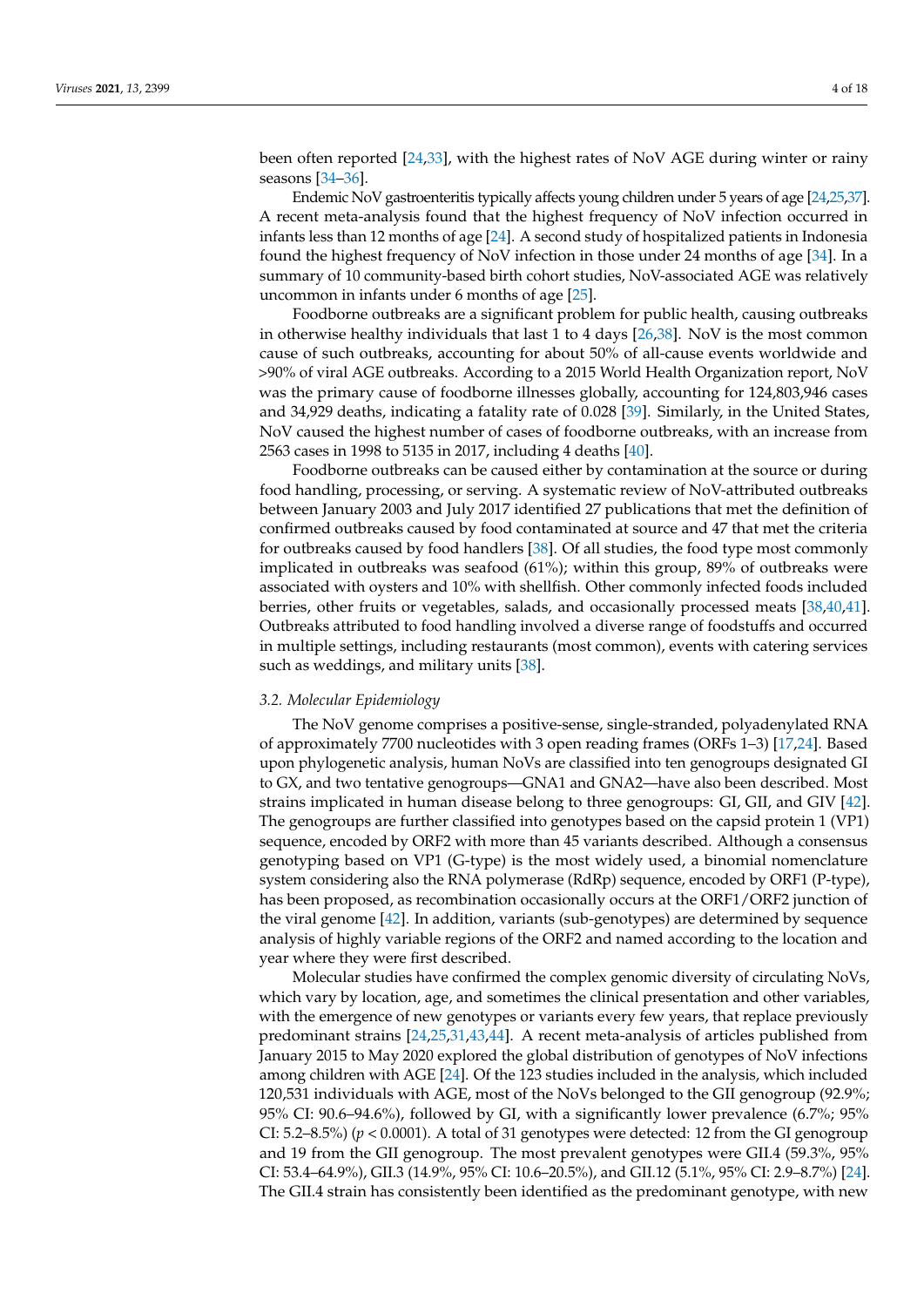GII.4 strains emerging every 2–5 years, often replacing previously predominant variants. Between 2000 and 2012, a systematic review of 51 publications identified the following variants as dominant: GII.4/2002, GII.4/2004, GII.4/2006b, and GII.4/2008 [\[45\]](#page-12-21). The pandemic GII.4 variant, Sydney 2012, was first reported in early 2012 and soon became the predominant circulating strain globally, replacing those previously described [\[24,](#page-12-1)[46–](#page-12-22)[48\]](#page-13-0).

Selected recent publications on the genotype distribution of human NoVs in various locations and the main variants identified, focused on both sporadic episodes and outbreaks, are detailed in Table [1.](#page-4-0) These studies differed in various aspects, such as their design (prospective, sometimes population-based, vs. retrospective analysis), age of participants, sporadic cases vs. outbreak-based studies, and/or hospitalized vs. community cases [\[33](#page-12-9)[,34](#page-12-10)[,43,](#page-12-19)[48](#page-13-0)[–56\]](#page-13-1). Although the relative prevalence of NoV genotypes varied among studies and locations, genotype GII.4 was the most common among all studies. Recombinant strains and GII.4 variants were reported frequently [\[24,](#page-12-1)[32,](#page-12-7)[33,](#page-12-9)[43,](#page-12-19)[45–](#page-12-21)[47,](#page-13-2)[49,](#page-13-3)[54,](#page-13-4)[56\]](#page-13-1) and most of the studies documented changes in the dominant strains during the study period [\[33](#page-12-9)[–35,](#page-12-23)[45,](#page-12-21)[53\]](#page-13-5), with the emerging strain occasionally causing more severe disease [\[33\]](#page-12-9).

**Table 1.** Selected recent publications (2018–2021) of the genotype distribution of human noroviruses.

<span id="page-4-0"></span>

| <b>Year Published</b> | Years of<br>Study | Location      | <b>NO.</b> of Patients | Genogroups/Genotypes (%)                             | Comments                          | Reference |
|-----------------------|-------------------|---------------|------------------------|------------------------------------------------------|-----------------------------------|-----------|
| 2021                  | 2015-2020         | Global        | 120,531                | GII.4(51)<br>GII.3(15)<br>GII.12(5)                  | Meta-<br>analysis                 | $[24]$    |
| 2021                  | 2010-2016         | <b>Brazil</b> | 251                    | GII.4[P31] (64)<br>GII.17[P17] (6)<br>GII.1[P33] (6) |                                   | [49]      |
| 2021                  | 2017-2018         | China         | 1500                   | GII.4(44)<br>GII.17 (27)                             | Outbreaks                         | $[50]$    |
| 2020                  | 2016-2017         | Chile         | 174                    | GII.4(35)<br>GII.6(23)<br>GII.7(12)                  | Surveillance<br>Recombi-<br>nants | $[51]$    |
| 2020                  | 2015-2019         | Indonesia     | 966                    | GII.[P31] (44)<br>GII.[P16] (37)<br>GII.4(50)        | HC                                | $[34]$    |
| 2020                  | 2009-2013         | China         | 3134                   | GII.17 (11)<br>GII.3(8)                              | HP                                | $[48]$    |
| 2019                  | 2014-2018         | <b>Brazil</b> | 61                     | GII.4(19)<br>GII.6(19)<br>GII.7 (19)                 | <5 years                          | $[43]$    |
| 2019                  | 2016-2018         | Qatar         | 177                    | GII.4(62)<br>GII.2(16)<br>GII.3(14)                  | Children                          | $[33]$    |
| 2019                  | 2014-2018         | China         | 3422                   | GII.4(72)<br>GII.3(14)<br>GII.17(8)                  | Outbreaks                         | [46]      |
| 2019                  | 2010-2012         | Bangladesh    | 819                    | GII.4(33)<br>GII.3(13)<br>GII.6(11)<br>GII.13(11)    | HC, <5 years                      | $[52]$    |
| 2019                  | 2012-2018         | Japan         | 4588                   | GII.4(22)<br>GII.2(15)<br>GII.17(6)<br>GII.6(4)      | Surveillance                      | $[53]$    |
| 2018                  | 2015-2017         | Thailand      | 1591                   | GII.4(32)<br>GII.17 (12)                             | Surveillance                      | $[54]$    |
| 2018                  | 2013-2015         | Botswana      | 484                    | GII.4(70)<br>GII.2(9)<br>GII.12(9)<br>GL9(7)         | HC, <5 years                      | $[55]$    |
| 2018                  | 2012-2013         | Angola        | 343                    | GII.4(20)<br>GII.6(15)<br>GL3(12)<br>GII.10 (10)     | <5 years                          | $[56]$    |

Abbreviations: HP—hospitalized patients; HC—hospitalized children.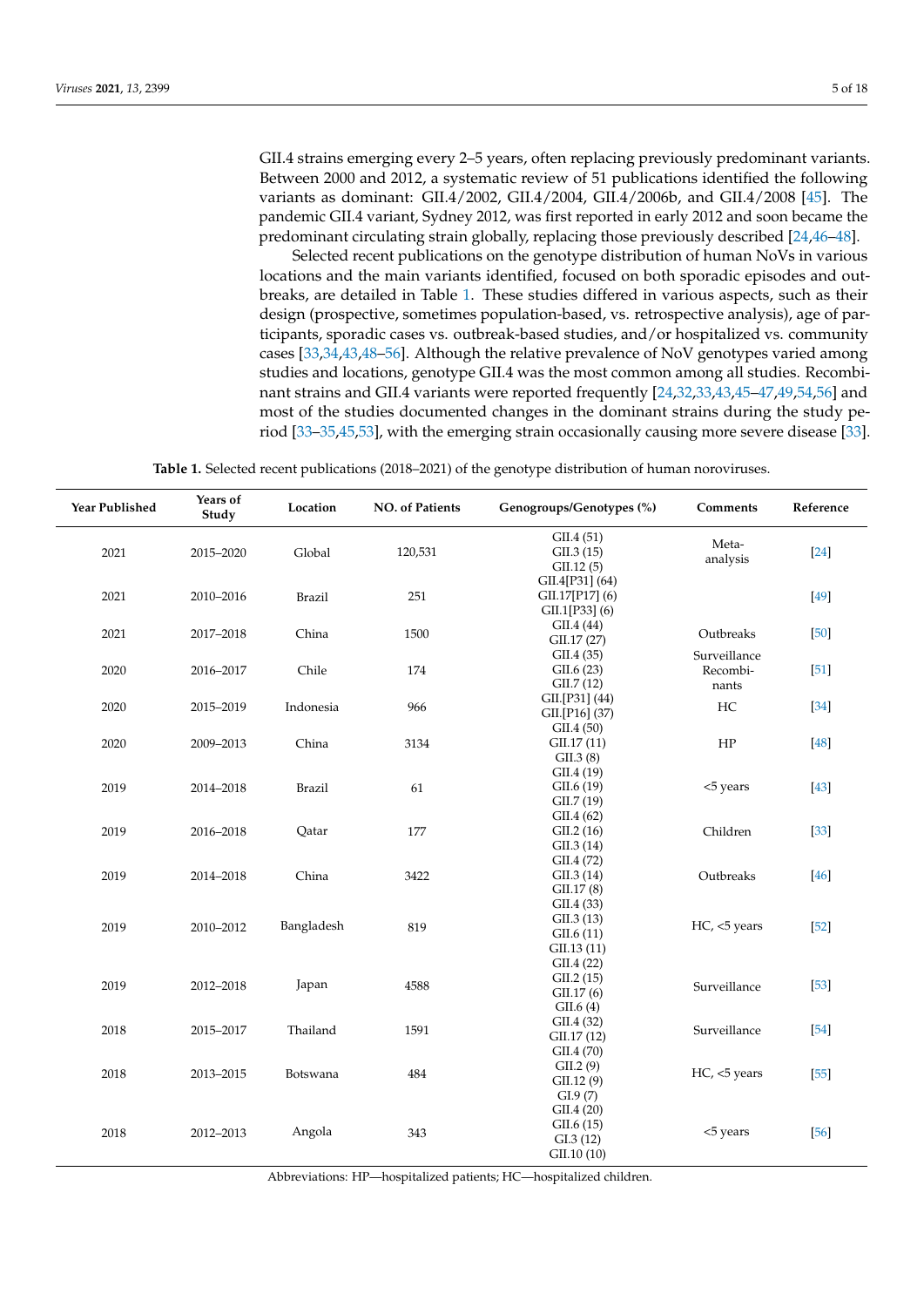Some differences in the epidemiologic features of the genotypes were observed. For example, in a relatively small study in Qatar, while NoV GII.4 was reported in all age groups, genotype GII.3 infections were more common in children <1 year of age [\[33\]](#page-12-9). In Japan, patients infected with genotypes GII.2 and GII.6 were younger than those infected with GII.4 [\[53\]](#page-13-5). Geographic differences among circulating genotypes, as well as the viral load associated with disease, were identified. Studies of NoV outbreaks in China showed that GII.2 outbreaks mainly occurred in day care centers, elementary schools, and high schools and were primarily transmitted mainly through person-to-person contact, while GII.4/2012 Sydney outbreaks frequently occurred in colleges and were primarily associated with foodborne transmission [\[46\]](#page-12-22). In Japan, outbreaks of the genotype GII.17 occurred frequently as foodborne [\[53\]](#page-13-5). Vomiting was more commonly reported by patients infected by GII.2 and GII.17 outbreaks compared with outbreaks associated with the GII.4 genotype [\[45\]](#page-12-21). Despite the above, well defined epidemiological or clinical patterns for specific genotypes have not been identified.

The considerable genomic diversity of human NoVs does not necessarily imply antigenic diversity; indeed, antigenic commonality might be of greater benefit if common antigens are neutralizing, as it was demonstrated for rotaviruses (RoVs), for which monoclonal antibodies were created that neutralized several serotypes. As new genetic diversity is described for NoVs, this experience with RoVs ought to be remembered. However, the pathway for NoV antigenic characterization has been much slower and remains a difficult area of study. The major impediment has been inability to readily replicate the virus in the laboratory. Lacking the ability to study specific- and cross-neutralization in cell culture or the human host has been a fundamental impediment to vaccine development. A recent, major advance in NoV studies has been the successful replication of human NoVs in cell cultures [\[57](#page-13-10)[,58\]](#page-13-11); yet, to date, the techniques are cumbersome and specific, indicating that widespread application will not likely occur in the near future.

#### *3.3. Transmission and Shedding*

Human-to-human transmission of NoV is common, mainly by the fecal–oral route (particularly for the epidemic strain GII.4); although, spread may be enhanced by episodes of vomiting [\[59\]](#page-13-12). NoV can efficiently survive in the environment and resists freezing temperatures, heating to 60  $°C$ , and disinfection with chlorine or alcohol—facilitating contamination of food, water, and inanimate surfaces [\[60\]](#page-13-13)—eventually leading to outbreaks, especially in close settings as daycare centers, schools [\[46,](#page-12-22)[61\]](#page-13-14), hospitals, military camps, and cruise ships [\[41](#page-12-17)[,62\]](#page-13-15), among others. NoV is highly contagious due to its very low infectious dose; a single particle has an infection probability of 50%, although a dose– response relationship has been noted, in which individuals exposed to higher numbers of viruses experience a higher infectious rate [\[34,](#page-12-10)[47](#page-13-2)[,61,](#page-13-14)[63\]](#page-13-16).

NoV shedding in stools is maximum during the first 24 to 48 h after symptoms onset, with a mean duration of four weeks [\[64–](#page-13-17)[66\]](#page-13-18). In immunocompromised hosts, viral shedding in stools can persist for months following infection [\[65](#page-13-19)[,67\]](#page-13-20).

#### *3.4. Clinical Presentation*

Outbreaks and volunteer studies have reported about 30% of asymptomatic infections [\[68\]](#page-13-21). In symptomatic patients, after a 24–48 h incubation period, a variable combination of acute watery diarrhea, nausea, vomiting, malaise, abdominal pain, and/or headache, that last 1–4 days, have been reported. Fever is less frequent than in RoV infection.

Among children, gastroenteritis due to NoV had slightly lower severity as compared with RoV-caused gastroenteritis, with a 20% decrease in dehydration [\[69\]](#page-13-22), although a study in Bangladesh found higher rates of moderate–severe dehydration in NoV gastroenteritis [\[70\]](#page-13-23). It should be emphasized that older adults (>60 years) are at increased risk of severe and complicated course of NoV AGE. For example, a decade-long analysis of NoV disease risk has shown that older adults living in long-term care facilities in middle–high- and high-income countries experienced frequent NoV outbreaks, leading to high hospitalization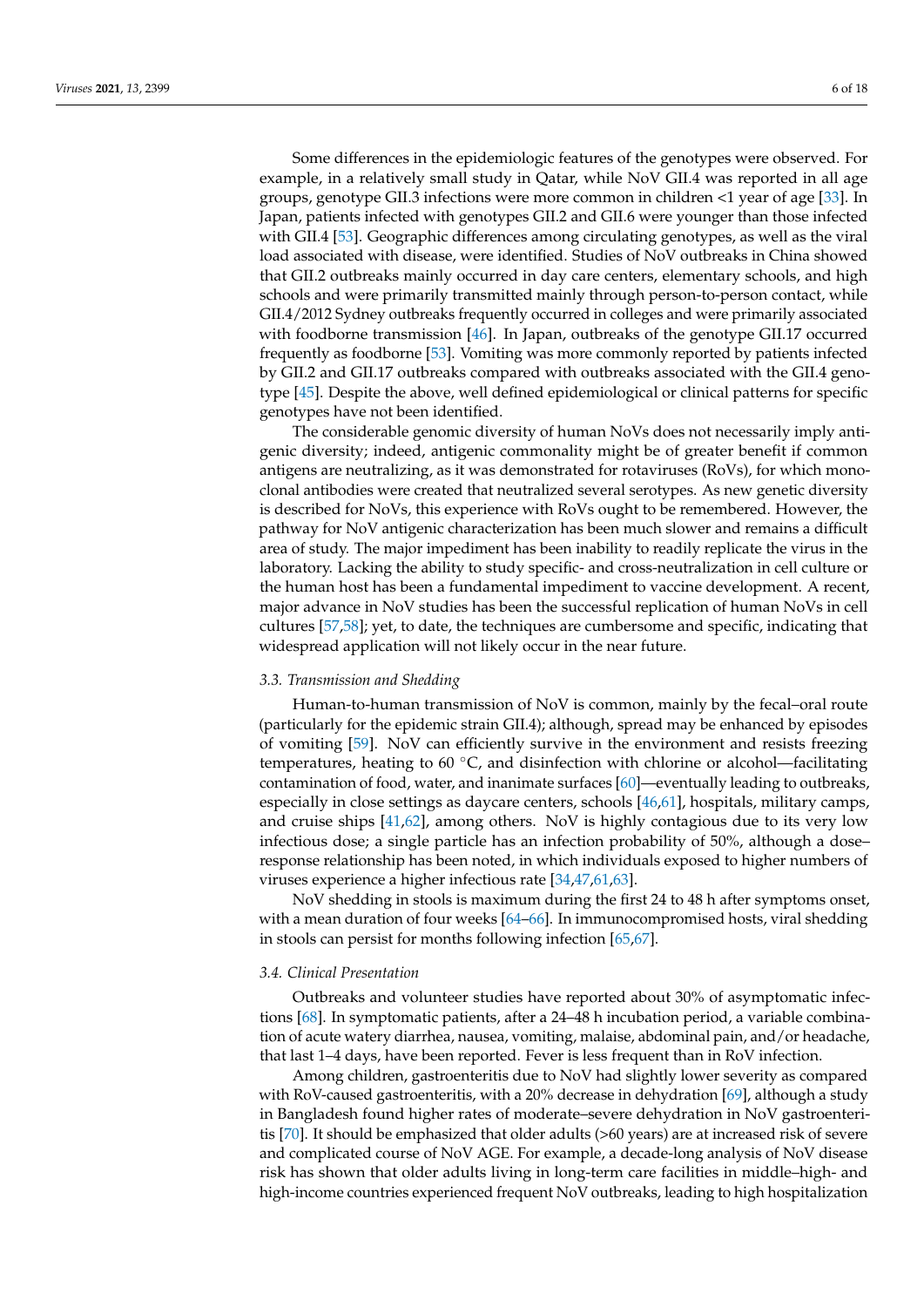rates of 0.5–6% and case fatality rates of 0.3–1.6% [\[71\]](#page-13-24). Likewise, of the elderly individuals hospitalized for NoV infection in Atlanta, Georgia (United States), 36% were admitted to intensive care units [\[44\]](#page-12-20). Similarly, healthcare-associated infections, mainly in hospital wards, can occur.

Although NoV infections in AGE are mostly short and self-limited, chronic diarrhea in immunocompromised, malnourished, and elderly patients has been described [\[72](#page-13-25)[–74\]](#page-14-0). On the other hand, immune-mediated disease may be triggered such as necrotizing enterocolitis in newborns [\[75](#page-14-1)[,76\]](#page-14-2) and inflammatory bowel disease exacerbations [\[77,](#page-14-3)[78\]](#page-14-4). Dysregulation of enteric nervous and immune system may also be associated with the development of post-infectious irritable bowel syndrome [\[79,](#page-14-5)[80\]](#page-14-6).

NoV has also been associated with compromised extraintestinal function and has been detected in serum and cerebrospinal fluid samples [\[81](#page-14-7)[,82\]](#page-14-8). Encephalopathy, seizures, and liver disfunction have been described in this context; however, a causal role is still controversial [\[83](#page-14-9)[–86\]](#page-14-10).

#### *3.5. NoV and Host Interactions*

Until recently, when a human NoV (HNoV) replication model was developed in Zebrafish [\[87\]](#page-14-11), other animal models were not available, and most of the needed evidence about virus–host relationship came from studies of Murine NoV (MNoV) [\[88\]](#page-14-12). MNoV can infect and replicate in several immune cells (including T cells, B cells, dendritic cells, macrophages). A specific tropism for Tuft cells, a chemosensory rare type of intestinal epithelial cell (IEC) of CR6 MNoV, which causes persistent infection, has been described [\[88](#page-14-12)[,89\]](#page-14-13). MNoV uses a species-specific proteinaceous receptor (CD300LF) to attach cells [\[90\]](#page-14-14) through binding sites in protruding (P) domains of the major capsid protein (VP1). This relationship is dynamic and dependent on P-domain conformational changes [\[91](#page-14-15)[,92\]](#page-14-16), which can be induced by cofactors such as bile acids, which enhance cell-attachment [\[93](#page-14-17)[,94\]](#page-14-18). Though initial data suggested the binding of MNoV to host carbohydrates [\[95\]](#page-14-19), recent studies based on nuclear magnetic resonance spectroscopy show that MNoV P-domains do not bind to surface sialoglycans [\[96\]](#page-14-20).

The detection of viral non-structural proteins in enterocytes of human adults' biopsies [\[97\]](#page-15-0), and the presence of viral non-sense RNA in intestinal enteroendocrine cells from pediatric intestinal biopsies [\[98\]](#page-15-1), suggest that HuNoV replicates in intestinal cells during infection, which is supported by its ability to replicate in human intestinal enteroids (HIE) [\[57](#page-13-10)[,99\]](#page-15-2). While replication of HNoV in B cell lines has been shown [\[100](#page-15-3)[,101\]](#page-15-4), there is lack of evidence of in vivo replication in immune cells [\[100\]](#page-15-3). Though a specific protein receptor for HNoV has not been identified, it binds to histo-blood group antigens (HB-GAs) [\[57\]](#page-13-10), carbohydrates expressed on the surface of red blood cells and mucosal epithelial cells that can be also secreted into saliva and other fluids accordingly, when a functional Fucosyltransferase-2 (FUT2) enzyme is expressed (secretor status). Those individuals who do not express a functional FUT2 (non-secretors) are resistant to specific HNoV genotypes [\[102\]](#page-15-5). Given the importance of HBGA in HNoV pathogenesis, and as glycoslylation patterns in Zebrafish differs from humans [\[103\]](#page-15-6), this point should be considered for HNoV in vivo studies, in this model. Additionally, in vitro studies have shown that bile acids can bind to HNoV and promote its replication [\[104\]](#page-15-7). The apparently crucial role of gut microbiota in the initial phase of infection is discussed further below.

Once MNoV replicates within host cells, viral molecules are sensed by several innateimmune receptors (e.g., TLR, RIG-1 and MDA5) to promote a type I Interferon (IFN-I) response that is needed to eradicate infection [\[105\]](#page-15-8). In humans, both a proinflammatory and a regulatory cytokine response is seen during the acute phase [\[106\]](#page-15-9), which may be related to symptomatology [\[107\]](#page-15-10). HNoV replication in HIEs systems have provided evidence of the importance of innate immunity in its pathogenesis; while HNoV triggers a chemokine (CXCL10) [\[99\]](#page-15-2) and IFN-stimulated genes with a predominantly type III IFN response; however, there is a strain-dependent sensibility to endogenous IFN which can explain the presence of globally expanded strains more resistant to innate-immunity signaling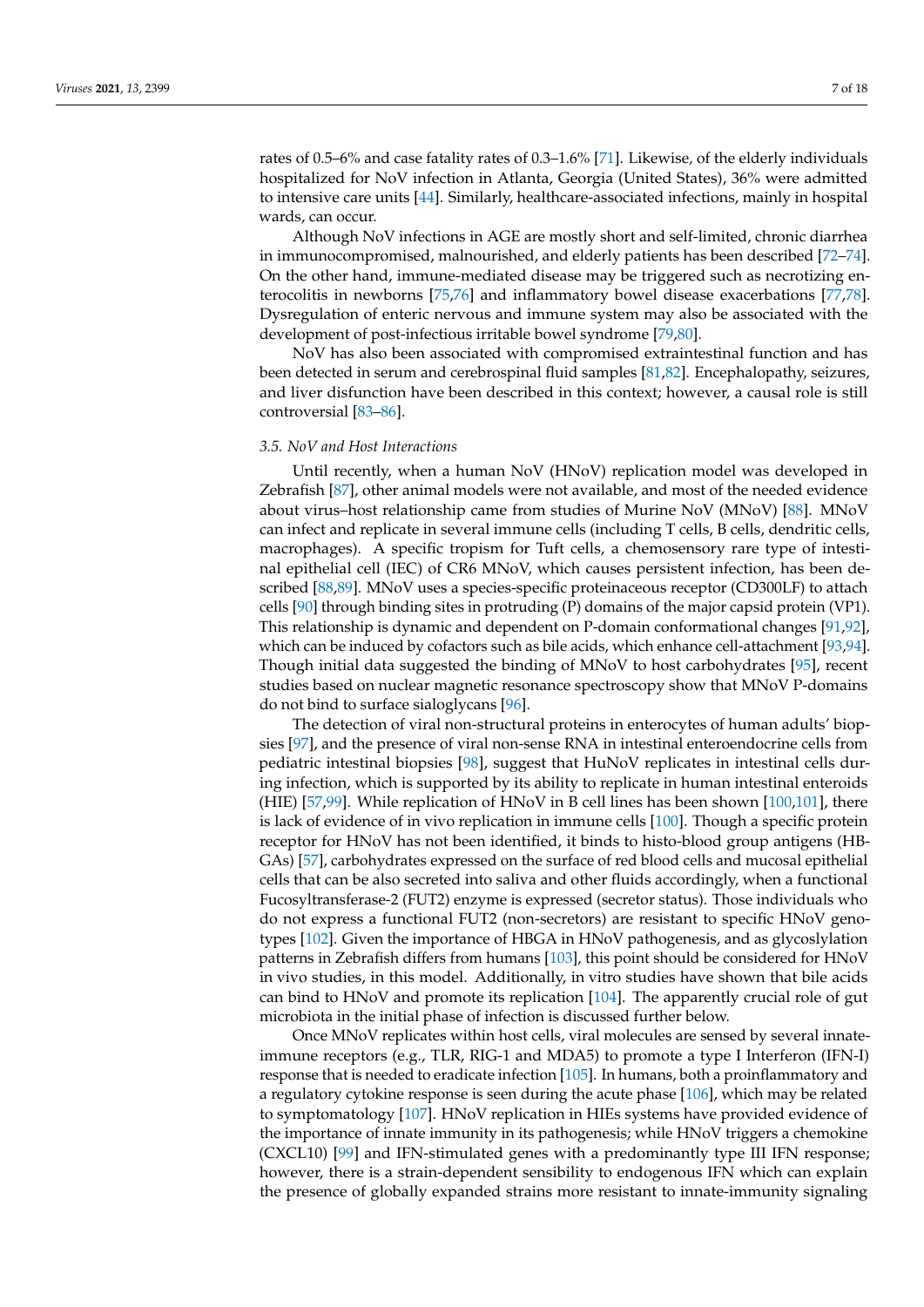(such as GII.4) [\[108\]](#page-15-11). Adaptive immune response to MNoV requires both humoral and cellular components to be effective [\[109\]](#page-15-12). Cellular response is dependent on CD4 and CD8 T cells [\[110\]](#page-15-13) and requires an effective acute IFN response to be generated, while an ineffective innate and then cellular response has been described in strain CR6, which generates a persistent infection in mice [\[111\]](#page-15-14). In the case of HNoV, while the role of antibodies limiting infection has been described [\[112\]](#page-15-15), data on the cellular response is still limited [\[113\]](#page-15-16). However, the ability to cause chronic diarrhea in humans lacking cellular immunity [\[114\]](#page-15-17) suggests that this component is also necessary to limit the infection.

The association between HNoV infection and later onset of irritable bowel syndrome [\[80\]](#page-14-6) and inflammatory bowel disease (IBD) [\[115\]](#page-15-18) has been described. Although evidence from MNoV suggests that infections can trigger IBD in genetically susceptible mice [\[116\]](#page-15-19), currently there is a gap in our knowledge as to the relevance of this association in humans and the immunological mechanisms involved.

#### *3.6. NoV-Gut Microbiota Interactions*

A complex relationship between NoV infections and the gut microbiota has been described. Antibiotic-treated mice with subsequent microbiota depletion become resistant to infection with strains associated with both acute (MNV-1) [\[111\]](#page-15-14) and persistent (CR6) [\[117\]](#page-15-20) MNoV infections, which suggests the crucial role of the microbiota in promoting infection. Secretory IgA is needed for efficient MNoV infection in mice [\[118\]](#page-15-21), which is promoted by a functional gut microbiota. Furthermore, antibiotic treatment reduces the number of colonic Tuft cells [\[119\]](#page-15-22); this is relevant as the microbiota may play a role in promoting tuft cells; however, this association requires further exploration. HNoV can bind to HBGAs-like molecules in gut bacteria, which stimulates viral replication and resistance to heat stress [\[120\]](#page-15-23). On the other hand, the gut microbiota can promote an antiviral host response and limit infection. Specific components of the microbiota, e.g., *Lactobacillus* [\[121\]](#page-15-24) and poly-γ-glutamic acid from *Bacillus* spp. [\[122\]](#page-15-25) promote an IFN-I response and limit MNoV infections. The abundance of specific microbiota components (*Ruminococcus* and *Faecalibacterium*) in healthy adults is inversely associated with salivary anti-NoV IgA levels [\[123\]](#page-16-0), suggesting that these specific bacteria are associated with lower susceptibility to NoV infections. A recently published NoV challenge study in adults showed that the preinfection microbiota of subjects who developed an asymptomatic infection was enriched in *Bacteroidetes* and depleted in *Clostridia*, compared with the symptomatic subjects [\[124\]](#page-16-1). Larger prospective cohort studies are needed to elucidate factors involved in the gut microbiota composition-determined predisposition or protection against NoV infections. Finally, the effect of NoV infection on gut microbiota composition has been a matter of active research. MNoV causes a strain-specific effect on gut microbiota composition, as MNV-1 causes significant alterations [\[125\]](#page-16-2) not found in persistent CR6 infection [\[126\]](#page-16-3). In adult humans, a subset of HNoV-infected adults showed a significant change in gut microbiota characterized by an increase in Proteobacteria and a decrease in Bacteroidetes compared with non-infected controls [\[127\]](#page-16-4). In children, viral AGE (including HNoV-caused diarrhea) is associated with changes in gut microbiota, including a decrease in alpha-diversity (which tends to be less significant in HNoV compared with RoV-caused diarrhea), and variable changes in specific taxa according to different studies [\[128](#page-16-5)[–130\]](#page-16-6). In summary, there is a tripartite relationship between NoV, the host, and the host's gut microbiota, and details about mechanisms involved, and their potential uses in preventive or therapeutical interventions (e.g., microbiota-related response to vaccines or probiotics) are the subjects of ongoing research.

## *3.7. Antivirals: Not There Yet*

Although the traditional NoV therapy has been supportive care, mainly hydration, several antivirals have been explored during the past decades. Virus-directed agents that have been proved included receptor blockers (citrate), protease inhibitors, and nucleoside and non-nucleoside RdRp inhibitors. TLR agonists have been explored to stimulate host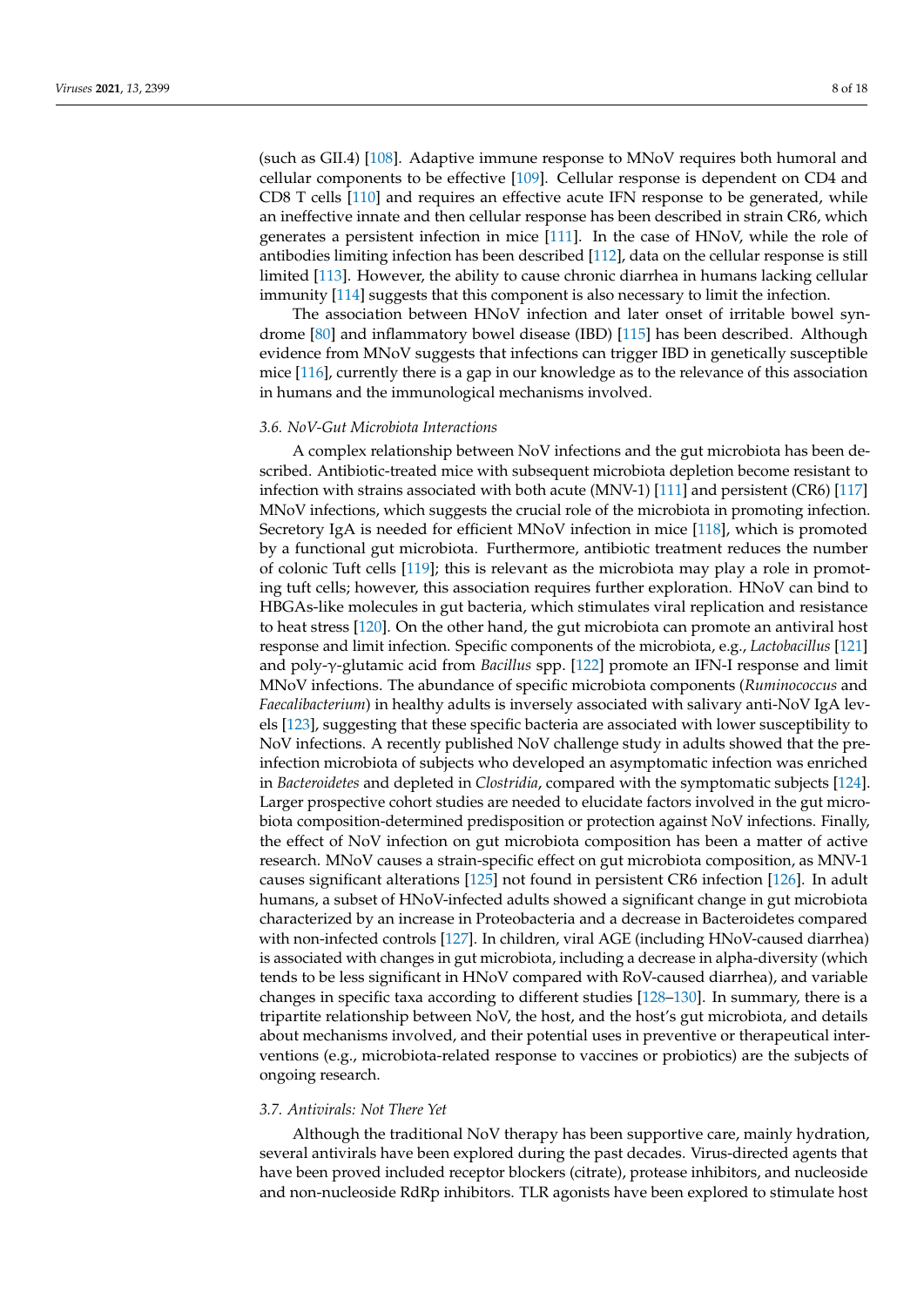immune response. Nitazoxanide has also been tested but its mechanism of action is unknown. These compounds are still in pre-clinical stages. For a comprehensive review in this topic, read [\[131\]](#page-16-7).

The antiviral would have to not only be safe, but also effective in reducing disease and transmission quickly, because of the short clinical course and high transmission rate of this agent. On the other hand, NoV tends to be under-reported and unrecognized because detection is usually not included in routine workout of AGEs and this point should be improved if an etiological treatment is proposed. Closed environments, such as hospitals, nursing homes for elder individuals, and possibly in military scenarios, where NoV outbreaks could pose significant operational interference, seem ideal first testing sites for candidate antiviral agents.

### *3.8. Path to NoV Vaccine Development*

Given that NoV is the leading cause of AGEs globally, that it is associated with significant morbidity and mortality, and that there is no specific anti-viral therapy, preventing NoV infections through vaccination is a high priority [\[25](#page-12-8)[,132\]](#page-16-8).

However, the development of a NoV vaccine has faced significant challenges. These include the genetic diversity of NoVs with the periodic appearance of new mutants and recombinants, limited knowledge on correlates of protection, the absence of an effective cell line to cultivate the virus, and the absence of an easily used and appropriate animal model. Community-based longitudinal birth cohort studies on NoV infection with genotypic characterization, mainly those conducted in Peru, India, and Bangladesh, shed light on a relatively high (86–100%) homotypic protection after natural infection, namely protection from repeated infections by the same NoV genotype [\[25\]](#page-12-8). Along the same line, serum specimens collected from children who had been hospitalized because of NoV AGE contained neutralizing IgG antibodies against homologous GII.4 genotypes, with genotype-specific seroconversion [\[133\]](#page-16-9). The duration of protection and the level of heterotypic protections have not yet been fully elucidated.

Several avenues for developing a NoV vaccine have been explored during the past years. Table [2](#page-9-0) summaries the current status of these candidates. In summary, the vaccines most advanced in clinical trials—which most likely will "see the light" within the next 5 years—are those based on virus-like particles (VLPs). These candidates, two of which have made it to advanced human trials, have displayed a good safety profile in adults and more recently in infants. The immune responses to these molecules tend to be genogroupand possibly genotype-specific and it is possible that several genotypes will be required in the vaccine formulation.

|  |  | Table 2. Vaccine candidates against Norovirus. |
|--|--|------------------------------------------------|
|  |  |                                                |

| <b>Vaccine Platform</b> | <b>Specific Antigens</b><br>in the Vaccine | Expression<br>System         | Route and<br>Schedule of<br>Administration                                                                                                             | Stage of<br>Development                                                                          | <b>References</b> |
|-------------------------|--------------------------------------------|------------------------------|--------------------------------------------------------------------------------------------------------------------------------------------------------|--------------------------------------------------------------------------------------------------|-------------------|
| Virus-like particles    | Bivalent GL1 and<br>GII.4                  | <b>Baculovirus</b><br>system | First delivered by<br>intranasal route,<br>and currently<br>developed for<br>intramuscular<br>administration.<br>Two doses<br>separated by 30<br>days. | Clinical: Phase IIb<br>completed;<br>advancing to phase<br>III trials in adults<br>and children. | $[134 - 139]$     |
|                         | Bivalent GL1 and<br>GII.4                  | Hansenula<br>polymorpha      | Intramuscular<br>administration.<br>Two to three doses<br>separated by 28<br>days.                                                                     | Clinical: Phase I<br>completed;<br>advancing to<br>Phase II trials.                              | [139, 140]        |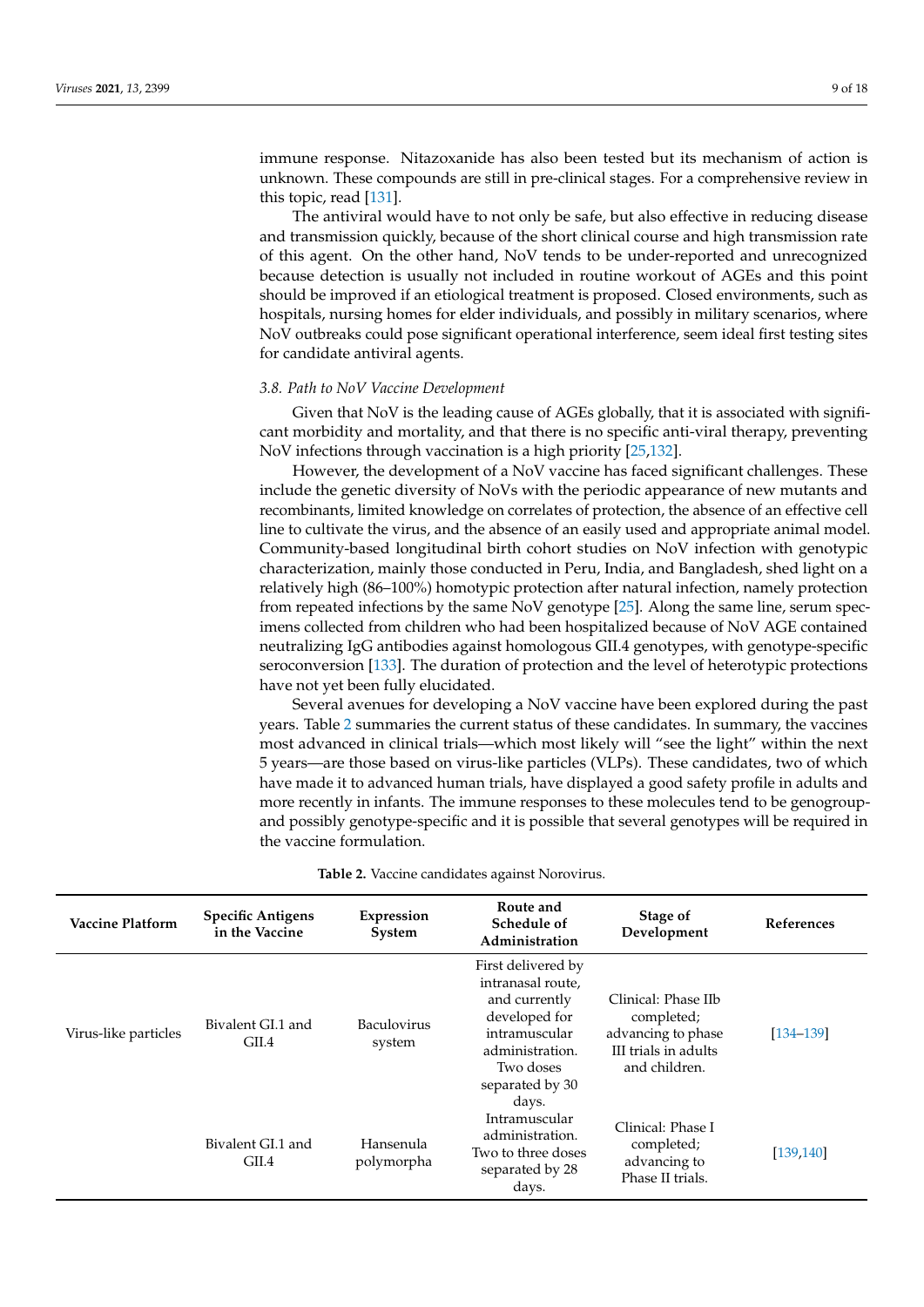<span id="page-9-0"></span>

| <b>Vaccine Platform</b>    | <b>Specific Antigens</b><br>in the Vaccine                                                                      | Expression<br>System                            | Route and<br>Schedule of<br>Administration                     | <b>Stage of</b><br>Development                                                | References      |
|----------------------------|-----------------------------------------------------------------------------------------------------------------|-------------------------------------------------|----------------------------------------------------------------|-------------------------------------------------------------------------------|-----------------|
|                            | Quadrivalent GI.1,<br>GII.3, GII.4, GII.17                                                                      | Pichia pastoris<br>system                       | Intramuscular<br>administration;<br>doses under<br>evaluation. | Clinical: Phase<br>I/IIa ongoing                                              | [139, 141, 142] |
|                            | Monovalent GII.4<br><b>VLPs</b>                                                                                 | Plant expression<br>system (tobacco,<br>potato) | Oral and intranasal<br>administration                          | Pre-clinical                                                                  | [139, 143, 144] |
|                            | Quadrivalent GI.1,<br>GI.3, GII.4, GII.12<br>Trivalent                                                          | Baculovirus<br>expression system                | Intramuscular<br>administration.                               | Pre-clinical                                                                  | $[139]$         |
|                            | Norovirus GI.3<br>and GII.4 and<br>Rotavirus rVP6                                                               | Baculovirus<br>expression system                | Intramuscular<br>administration.                               | Pre-clinical                                                                  | [139, 145, 146] |
|                            | <b>Bivalent Norovirus</b><br>GII.4 and<br>Enterovirus 71                                                        | Baculovirus<br>expression system                | Intraperitoneal<br>administration.                             | Pre-clinical                                                                  | [139, 147]      |
| P-particles                | Monovalent GII.4                                                                                                | Baculovirus<br>expression system                | Intranasal<br>administration.                                  | Pre-clinical                                                                  | [139, 148]      |
|                            | Monovalent GII.4<br>enhanced by<br>adjuvant FlaB.<br>Trivalent                                                  | E. coli system                                  | Intranasal and<br>sublingual<br>administration.                | Pre-clinical                                                                  | [139, 149]      |
|                            | Norovirus,<br>Hepatitis E and<br>Astrovirus                                                                     | E. coli system                                  | Intranasal<br>administration.                                  | Pre-clinical                                                                  | [139, 150]      |
|                            | Monovalent GII.2                                                                                                | Viral replicons in<br>eukaryotic cell<br>lines  | Intranasal<br>administration.                                  | Pre-clinical                                                                  | [139, 151, 152] |
| Adenovirus<br>vector-based | Monovalent GI.1<br>or $GII.4$ : or<br>Bivalent GI.1 and<br>GII.4<br>(co-expression<br>with a<br>double-stranded | Human host cells                                | Oral<br>administration;<br>doses under<br>evaluation.          | Clinical: Phase I in<br>adults completed;<br>advancing to<br>Phase II trials. | [139, 153]      |

**Table 2.** *Cont.*

# **4. Future**

RNA adjuvant.

*4.1. NoV Vaccine Strategies: Coming of Age*

Several population groups will eventually benefit from NoV vaccination—older individuals living in nursing homes where outbreaks of NoV gastroenteritis with severe consequences occur, including deaths; adult populations gathered in groups within relatively isolated areas; in strategic functions in which a NoV outbreak could produce a significant disruption (military personnel, peace corps, missions in isolated areas, such as space travel, high altitudes, mines, etc.). In a scenario of more widespread use, travelers may be able to consider a NoV vaccine if the vaccine demonstrated sufficient overall effectiveness in preventing traveler's diarrhea.

Most importantly, NoV vaccines will be considered for use in children in order to further reduce diarrhea-associated hospitalizations and deaths. A highly effective NoV vaccine has the potential to reduce diarrhea-associated deaths by nearly 200,000 cases per year, with the greatest impact to be seen in the poorest regions of the world [\[24\]](#page-12-1). In these underprivileged areas, as well as in more privileged regions, diarrhea-associated hospitalizations could be reduced by nearly 3 million annually.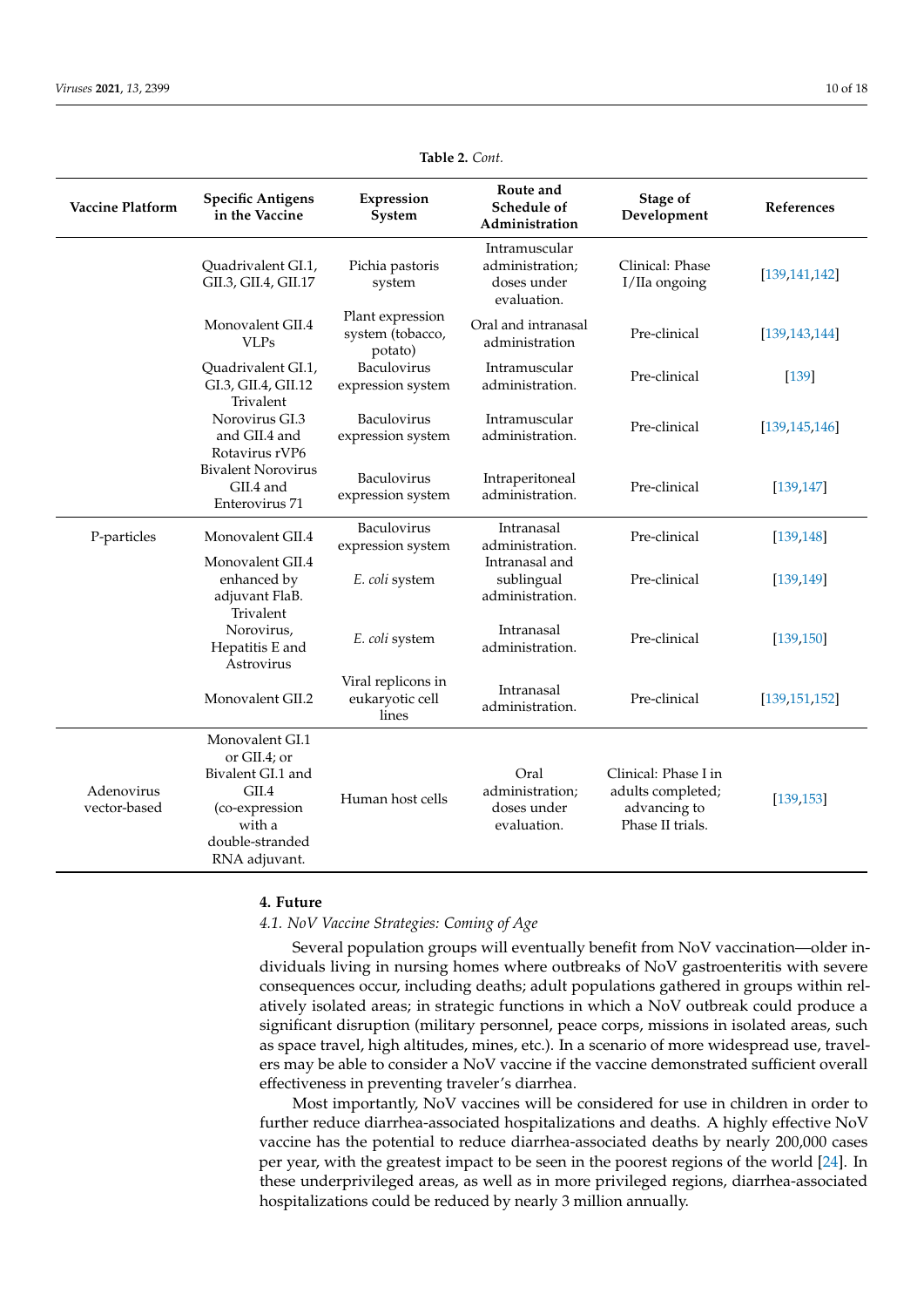The implementation of pediatric vaccine programs will have several challenges given current vaccine developments. First, the fact that the most advanced vaccine candidates are to be administered intramuscularly complicates their implementation, as injections require a suitable infrastructure and human resources, that are more complicated and more expensive than those required by oral vaccines. Second, the willingness of parents to "jab" their infants to prevent a diarrheal pathogen in an already crowded schedule of injections, will also be a challenge. In the initial phases of implementation, it seems worthwhile to consider a NoV jab somewhere between 6 and 12 months of age, in order to not continue to crowd the 0–6 months schedule. The fact that NoV infections peak after 6 months of age could favor such an approach. Alternatively, and likely the optimal course of action, would be to include NoV in combination with another respiratory and/or enteric pathogen, for example Rotavirus. One common vaccine for two main diarrheal pathogens seems to be a reasonable avenue for the future. Data from Rotavirus suggest that both gut microbiota and host factors (e.g., secretor status) can influence the host's response to a vaccine, and should be carefully assessed especially if a combined Rotavirus–NoV vaccination strategy is implemented.

## *4.2. Lessons from the "Coronavirus Pandemic"*

The coronavirus pandemic has had important "indirect effects", including an impressive reduction in respiratory and gastrointestinal infections throughout 2020 and at least the first half of 2021. In most countries with active respiratory virus surveillance, the "traditional" autumn–winter epidemic surge of respiratory syncytial virus (RSV), influenza, and other respiratory viruses was completely blunted [\[154\]](#page-17-6). For gastrointestinal viruses, epidemiological surveillance is in generally incomplete; nevertheless, a similar phenomenon was observed, particularly for NoV [\[155–](#page-17-7)[160\]](#page-17-8). Several hypotheses can be generated to explain this significant decrease, including (i) school closures, leading to massive reductions in gatherings of children and children with adults; (ii) prolonged and intense quarantines; (iii) massive increases in hand hygiene procedures; (iv) global masking; (v) reduction in enteric pathogen testing capacity; and (vi) possible secondary effect of SARS-CoV2 infection (which can replicate on the gastrointestinal epithelium) on the predisposition to other enteric viruses, e.g., altering the gut microbiota composition or inducing an antiviral IFN response [\[157,](#page-17-9)[160\]](#page-17-8).

Thus, in what could be considered a natural global experiment, society has learned that mucosal pathogens, respiratory and enteric, causing significant disease every year, could eventually be controlled with important societal "restrictions". Understandably, such restrictions have significant negative impacts, particularly school closures, that make them unfeasible in a non-pandemic situation. However, we can learn from them and partially apply measures that could aid in better control of these mucosal pathogens. Avoiding overcrowding in school classrooms, possibly by increasing and perfecting hybrid, presential/non-presential sessions, especially during harsh winter peaks in infections, could be a future consideration. Temporal, partial, or full school closures to control epidemic surges should also be on the list of possibilities. Hand and respiratory hygiene measures should remain and be enforced overtime, as there will be a natural tendency to relax these measures as the pandemic is forgotten. The regular use of face masks in reasonably eligible school aged children and adults will be a matter of discussion and debates in the near future. The potential positive effects of a reduction in pathogens spread through nasopharyngeal droplets will have to be weighted with the negative psychological effects of face covering, especially during the childhood years. Rigorous studies will be required to address these issues and provide evidence for reasonable future recommendations.

Resurgence of norovirus incidence after relaxation of non-pharmaceutical interventions related to SARS-CoV2 pandemic has been predicted [\[161\]](#page-17-10). Continued surveillance should be encouraged to allow adequate preparation for a potential increase in healthcare pressures beyond previous levels.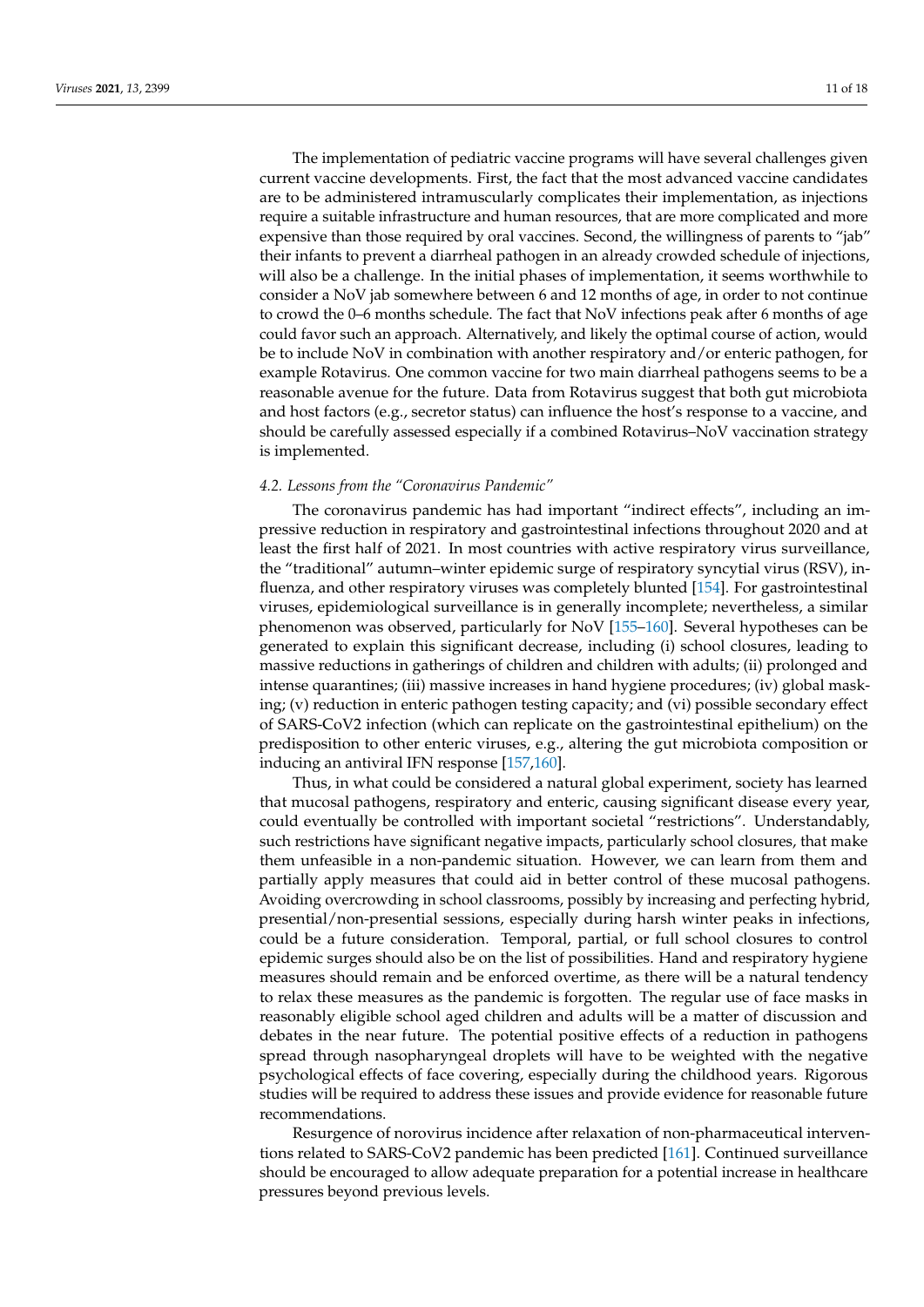**Author Contributions:** Conceptualization, M.O. and Y.L.; data curation, Y.L., D.O.M., S.A. and S.G.; writing—original draft preparation, Y.L., D.O.M., S.A., S.G. and M.O.; writing—review and editing, Y.L. and M.O. All authors have read and agreed to the published version of the manuscript.

**Funding:** This research received no external funding.

**Institutional Review Board Statement:** Not applicable.

**Informed Consent Statement:** Not applicable.

**Acknowledgments:** We thank Anne J. Lagomarcino for her critical review and comments on the manuscript.

**Conflicts of Interest:** M.O. has received funding from Takeda for norovirus epidemiological studies in Chile. The other authors have no conflict of interest regarding this manuscript.

#### **References**

- <span id="page-11-0"></span>1. Yow, M.D.; Melnik, J.L.; Blsttner, R.J.; Stephenson, W.B.; Robinson, N.M.; Burkhardt, M.A. The Association of Viruses and Bacteria with Infantile Diarrhea. *Am. J. Epidemiol.* **1970**, *92*, 33–39. [\[CrossRef\]](http://doi.org/10.1093/oxfordjournals.aje.a121177)
- <span id="page-11-1"></span>2. Yalow, R.S.; Berson, S.A. Assay of Plasma Insulin in Human Subjects by Immunological Methods. *Nature* **1959**, *184*, 1648–1649. [\[CrossRef\]](http://doi.org/10.1038/1841648b0)
- <span id="page-11-2"></span>3. Dalrymple, J.M.; Vogel, S.N.; Teramoto, A.Y.; Russell, P.K. Antigenic Components of Group A Arbovirus Virions. *J. Virol.* **1973**, *12*, 1034–1042. [\[CrossRef\]](http://doi.org/10.1128/jvi.12.5.1034-1042.1973) [\[PubMed\]](http://www.ncbi.nlm.nih.gov/pubmed/4128825)
- <span id="page-11-3"></span>4. Ruska, E. The Early Development of Electron Lenses and Electron Microscopy. *Microsc. Acta. Suppl.* **1980**, *9*, 1–140.
- <span id="page-11-4"></span>5. Gordon, I.; Patterson, P.R.; Whitney, E. Immunity in Volunteers Recovered from Non-Bacterial Gastroenteritis. *J. Clin. Investig.* **1956**, *35*, 200–205. [\[CrossRef\]](http://doi.org/10.1172/JCI103264) [\[PubMed\]](http://www.ncbi.nlm.nih.gov/pubmed/13286338)
- <span id="page-11-5"></span>6. Kojima, S.; Fukumi, H.; Kusama, H.; Yamamoto, S.; Suzuki, S.; Uchida, T.; Ishimaru, T.; Oka, T.; Kuretani, K.; Ohmura, K.; et al. Studies on the Causative Agent of the Infectious Diarrhoea. Records of the Experiments on Human Volunteers. *Jpn. Med. J.* **1948**, *1*, 467–476. [\[CrossRef\]](http://doi.org/10.7883/yoken1948.1.467)
- <span id="page-11-6"></span>7. Kapikian, A.Z.; Wyatt, R.G.; Dolin, R.; Thornhill, T.S.; Kalica, A.R.; Chanock, R.M. Visualization by Immune Electron Microscopy of a 27-Nm Particle Associated with Acute Infectious Nonbacterial Gastroenteritis. *J. Virol.* **1972**, *10*, 1075. [\[CrossRef\]](http://doi.org/10.1128/jvi.10.5.1075-1081.1972)
- <span id="page-11-7"></span>8. Kapikian, A.Z. The Discovery of the 27-Nm Norwalk Virus: An Historic Perspective. *J. Infect. Dis.* **2000**, *181* (Suppl. S2), S295–S302. [\[CrossRef\]](http://doi.org/10.1086/315584)
- <span id="page-11-8"></span>9. Jung, J.; Grant, T.; Thomas, D.R.; Diehnelt, C.W.; Grigorieff, N.; Joshua-Tor, L. High-Resolution Cryo-EM Structures of Outbreak Strain Human Norovirus Shells Reveal Size Variations. *Proc. Natl. Acad. Sci. USA* **2019**, *116*, 12828–12832. [\[CrossRef\]](http://doi.org/10.1073/pnas.1903562116)
- <span id="page-11-9"></span>10. Dolin, R.; Blacklow, N.R.; DuPont, H.; Buscho, R.F.; Wyatt, R.G.; Kasel, J.A.; Hornick, R.; Chanock, R.M. Biological Properties of Norwalk Agent of Acute Infectious Nonbacterial Gastroenteritis. *Exper. Biol. Med.* **2016**, *140*, 578–583. [\[CrossRef\]](http://doi.org/10.3181/00379727-140-36508)
- <span id="page-11-10"></span>11. Dolin, R.; Blacklow, N.R.; DuPont, H.; Formal, S.; Buscho, R.F.; Kasel, J.A.; Chames, R.P.; Hornick, R.; Chanock, R.M. Transmission of Acute Infectious Nonbacterial Gastroenteritis to Volunteers by Oral Administration of Stool Filtrates. *J. Infect. Dis.* **1971**, *123*, 307–312. [\[CrossRef\]](http://doi.org/10.1093/infdis/123.3.307) [\[PubMed\]](http://www.ncbi.nlm.nih.gov/pubmed/5111887)
- <span id="page-11-11"></span>12. Greenberg, H.; Valdesuso, J.; Yolken, R.H.; Gangarosa, E.; Gary, W.; Wyatt, R.G.; Konno, T.; Suzuki, H.; Chanock, R.M.; Kapikian, A.Z. Role of Norwalk Virus in Outbreaks of Nonbacterial Gastroenteritis. *J. Infect. Dis.* **1979**, *139*, 564–568. [\[CrossRef\]](http://doi.org/10.1093/infdis/139.5.564) [\[PubMed\]](http://www.ncbi.nlm.nih.gov/pubmed/220341)
- <span id="page-11-12"></span>13. Greenberg, H.B.; Valdesuso, J.R.; Kalica, A.R.; Wyatt, R.G.; McAuliffe, V.J.; Kapikian, A.Z.; Chanock, R.M. Proteins of Norwalk Virus. *J. Virol.* **1981**, *37*, 994. [\[CrossRef\]](http://doi.org/10.1128/jvi.37.3.994-999.1981)
- <span id="page-11-13"></span>14. Jiang, X.; Wang, M.; Wang, K.; Estes, M.K. Sequence and Genomic Organization of Norwalk Virus. *Virology* **1993**, *195*, 51–61. [\[CrossRef\]](http://doi.org/10.1006/viro.1993.1345)
- <span id="page-11-14"></span>15. Jiang, X.; Wang, M.; Graham, D.Y.; Estes, M.K. Expression, Self-Assembly, and Antigenicity of the Norwalk Virus Capsid Protein. *J. Virol.* **1992**, *66*, 6527. [\[CrossRef\]](http://doi.org/10.1128/jvi.66.11.6527-6532.1992)
- <span id="page-11-15"></span>16. Hardy, M.E.; White, L.J.; Ball, J.M.; Estes, M.K. Specific Proteolytic Cleavage of Recombinant Norwalk Virus Capsid Protein. *J. Virol.* **1995**, *69*, 1693–1698. [\[CrossRef\]](http://doi.org/10.1128/jvi.69.3.1693-1698.1995)
- <span id="page-11-16"></span>17. Prasad, B.; Hardy, M.E.; Jiang, X.; Estes, M.K. Structure of Norwalk Virus. *Arch. Virol.* **1996**, *12*, 237–242. [\[CrossRef\]](http://doi.org/10.1007/978-3-7091-6553-9_25)
- <span id="page-11-17"></span>18. Lambden, P.R.; Caul, E.O.; Ashley, C.R.; Clarke, I.N. Sequence and genomic organization of a small round-structured (Norwalklike) virus. *Science* **1993**, *259*, 516–519. [\[CrossRef\]](http://doi.org/10.1126/science.8380940)
- 19. Carter, M.J.; Milton, I.D.; Meanger, J.; Bennett, M.; Gaskell, R.M.; Turner, P.C. The complete nucleotide sequence of a feline calicivirus. *Virology* **1992**, *190*, 443–448. [\[CrossRef\]](http://doi.org/10.1016/0042-6822(92)91231-I)
- <span id="page-11-18"></span>20. Rinehart-Kim, J.; Zhong, W.-M.; Jiang, X.; Smith, A.W.; Matson, D.O. Complete nucleotide sequence and genomic organization of a primate calicivirus, Pan-1. *Arch. Virol.* **1999**, *144*, 199–208. [\[CrossRef\]](http://doi.org/10.1007/s007050050497)
- <span id="page-11-19"></span>21. Zintz, C.; Bok, K.; Parada, E.; Barnes-Eley, M.; Berke, T.; Staat, M.A.; Azimi, P.; Jiang, X.; Matson, D.O. Prevalence and Genetic Characterization of Caliciviruses among Children Hospitalized for Acute Gastroenteritis in the United States. *Infect. Genet. Evol.* **2005**, *5*, 281–290. [\[CrossRef\]](http://doi.org/10.1016/j.meegid.2004.06.010) [\[PubMed\]](http://www.ncbi.nlm.nih.gov/pubmed/15737920)
- <span id="page-11-20"></span>22. Matson, D.O. IV, 6. Calicivirus RNA Recombination. *Perspect. Med. Virol.* **2003**, *9*, 555. [\[CrossRef\]](http://doi.org/10.1016/S0168-7069(03)09032-3)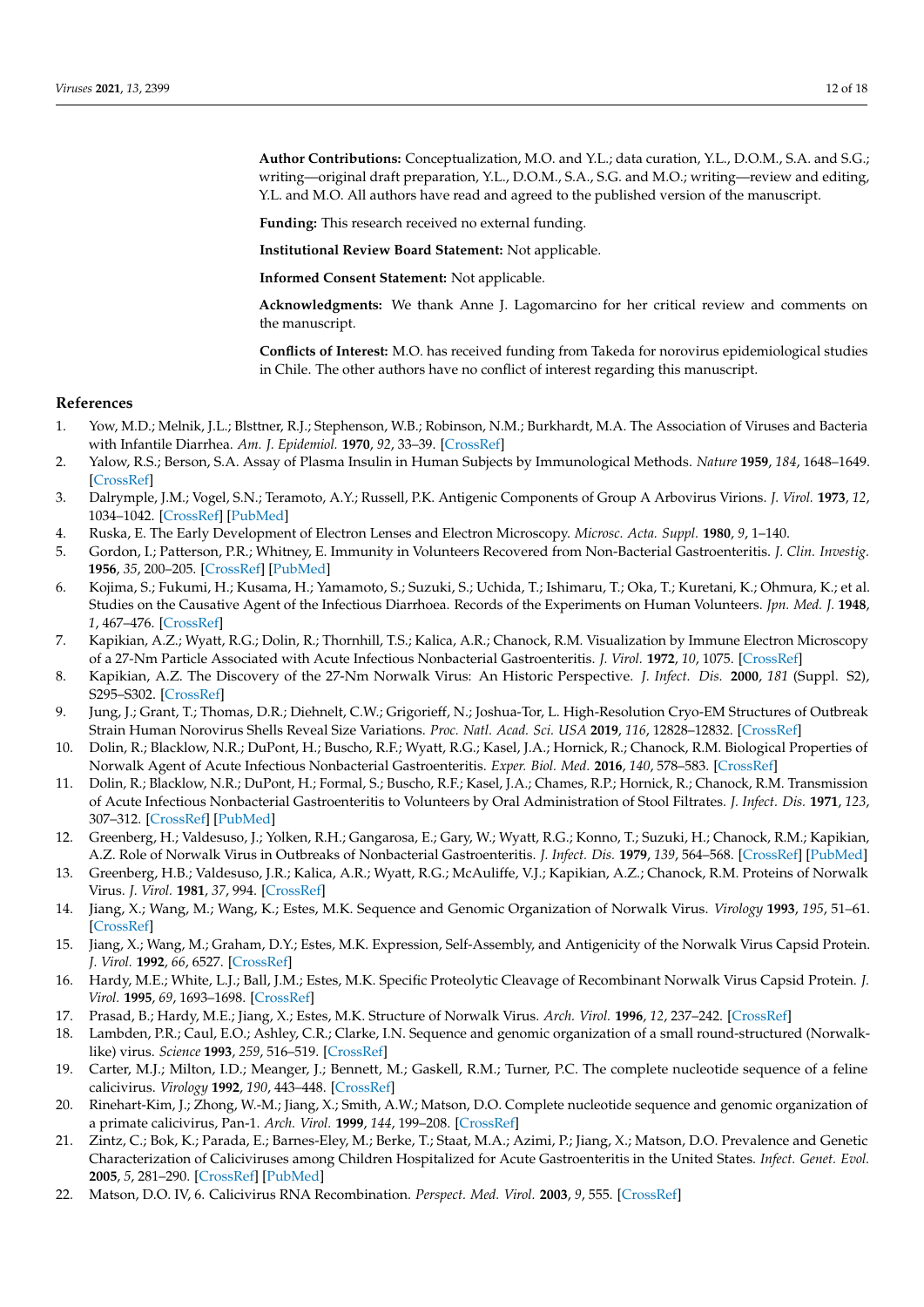- <span id="page-12-0"></span>23. Jiang, X.; Espul, C.; Zhong, W.M.; Cuello, H.; Matson, D.O. Characterization of a Novel Human Calicivirus That May Be a Naturally Occurring Recombinant. *Arch. Virol.* **1999**, *144*, 2377–2387. [\[CrossRef\]](http://doi.org/10.1007/s007050050651) [\[PubMed\]](http://www.ncbi.nlm.nih.gov/pubmed/10664391)
- <span id="page-12-1"></span>24. Farahmand, M.; Moghoofei, M.; Dorost, A.; Shoja, Z.; Ghorbani, S.; Kiani, S.J.; Khales, P.; Esteghamati, A.; Sayyahfar, S.; Jafarzadeh, M.; et al. Global Prevalence and Genotype Distribution of Norovirus Infection in Children with Gastroenteritis: A Meta-Analysis on 6 Years of Research from 2015 to 2020. *Rev. Med. Virol.* **2021**, e2237. [\[CrossRef\]](http://doi.org/10.1002/rmv.2237)
- <span id="page-12-8"></span>25. Cannon, J.L.; Lopman, B.A.; Payne, D.C.; Vinjé, J. Birth Cohort Studies Assessing Norovirus Infection and Immunity in Young Children: A Review. *Clin. Infect. Dis.* **2019**, *69*, 357–365. [\[CrossRef\]](http://doi.org/10.1093/cid/ciy985) [\[PubMed\]](http://www.ncbi.nlm.nih.gov/pubmed/30753367)
- <span id="page-12-13"></span>26. Lee, H.; Yoon, Y. Etiological Agents Implicated in Foodborne Illness World. *Food Sci. Anim. Resour.* **2021**, *41*, 1. [\[CrossRef\]](http://doi.org/10.5851/kosfa.2020.e75)
- <span id="page-12-2"></span>27. Queiros-Reis, L.; Lopes-João, A.; Mesquita, J.R.; Penha-Gonçalves, C.; Nascimento, M.S.J. Norovirus Gastroenteritis Outbreaks in Military Units: A Systematic Review. *BMJ Mil. Health* **2021**, *167*, 59–62. [\[CrossRef\]](http://doi.org/10.1136/bmjmilitary-2019-001341)
- <span id="page-12-3"></span>28. Troeger, C.; Forouzanfar, M.; Rao, P.C.; Khalil, I.; Brown, A.; Reiner, R.C., Jr.; Fullman, N.; Thompson, R.L.; Abajobir, A.; Ahmed, M.; et al. Estimates of Global, Regional, and National Morbidity, Mortality, and Aetiologies of Diarrhoeal Diseases: A Systematic Analysis for the Global Burden of Disease Study 2015. *Lancet Infect. Dis* **2017**, *17*, 909–948. [\[CrossRef\]](http://doi.org/10.1016/S1473-3099(17)30276-1)
- <span id="page-12-4"></span>29. Ahmed, S.M.; Hall, A.J.; Robinson, A.E.; Verhoef, L.; Premkumar, P.; Parashar, U.D.; Koopmans, M.; Lopman, B.A. Global Prevalence of Norovirus in Cases of Gastroenteritis: A Systematic Review and Meta-Analysis. *Lancet Infect. Dis.* **2014**, *14*, 725–730. [\[CrossRef\]](http://doi.org/10.1016/S1473-3099(14)70767-4)
- <span id="page-12-5"></span>30. Burke, R.M.; Mattison, C.P.; Pindyck, T.; Dahl, R.M.; Rudd, J.; Bi, D.; Curns, A.T.; Parashar, U.; Hall, A.J. Burden of Norovirus in the United States, as Estimated Based on Administrative Data: Updates for Medically Attended Illness and Mortality, 2001–2015. *Clin. Infect. Dis.* **2021**, *73*, e1–e8. [\[CrossRef\]](http://doi.org/10.1093/cid/ciaa438)
- <span id="page-12-6"></span>31. Nguyen, G.T.; Phan, K.; Teng, I.; Pu, J.; Watanabe, T. A Systematic Review and Meta-Analysis of the Prevalence of Norovirus in Cases of Gastroenteritis in Developing Countries. *Medicine* **2017**, *96*, e8139. [\[CrossRef\]](http://doi.org/10.1097/MD.0000000000008139)
- <span id="page-12-7"></span>32. Mans, J. Norovirus Infections and Disease in Lower-MiddleandLow-Income Countries, 1997–2018. *Viruses* **2019**, *11*, 341. [\[CrossRef\]](http://doi.org/10.3390/v11040341)
- <span id="page-12-9"></span>33. Mathew, S.; Alansari, K.; Smatti, M.K.; Zaraket, H.; Al Thani, A.A.; Yassine, H.M. Epidemiological, Molecular, and Clinical Features of Norovirus Infections among Pediatric Patients in Qatar. *Viruses* **2019**, *11*, 400. [\[CrossRef\]](http://doi.org/10.3390/v11050400)
- <span id="page-12-10"></span>34. Wulandari, P.S.; Juniastuti; Wahyuni, R.M.; Amin, M.; Yamani, L.N.; Matondang, M.Q.Y.; Dinana, Z.; Soetjipto; Utsumi, T.; Shoji, I.; et al. Predominance of Norovirus GI.4 from Children with Acute Gastroenteritis in Jambi, Indonesia, 2019. *J. Med. Virol.* **2020**, *92*, 3165–3172. [\[CrossRef\]](http://doi.org/10.1002/jmv.26057)
- <span id="page-12-23"></span>35. Chen, L.; Xu, D.; Wu, X.; Liu, G.; Ji, L. An Increasing Prevalence of Non-GII.4 Norovirus Genotypes in Acute Gastroenteritis Outbreaks in Huzhou, China, 2014–2018. *Arch. Virol.* **2020**, *165*, 1121–1128. [\[CrossRef\]](http://doi.org/10.1007/s00705-020-04599-2)
- <span id="page-12-11"></span>36. Zhirakovskaia, E.v.; Tikunov, A.Y.; Bodnev, S.A.; Klemesheva, V.v.; Netesov, S.v.; Tikunova, N.v. Molecular Epidemiology of Noroviruses Associated with Sporadic Gastroenteritis in Children in Novosibirsk, Russia, 2003–2012. *J. Med. Virol.* **2015**, *87*, 740–753. [\[CrossRef\]](http://doi.org/10.1002/jmv.24068) [\[PubMed\]](http://www.ncbi.nlm.nih.gov/pubmed/25693507)
- <span id="page-12-12"></span>37. Kabue, J.P.; Meader, E.; Hunter, P.R.; Potgieter, N. Human Norovirus Prevalence in Africa: A Review of Studies from 1990 to 2013. *Trop. Med. Int. Health* **2016**, *21*, 2–17. [\[CrossRef\]](http://doi.org/10.1111/tmi.12617)
- <span id="page-12-14"></span>38. Hardstaff, J.L.; Clough, H.E.; Lutje, V.; McIntyre, K.M.; Harris, J.P.; Garner, P.; O'Brien, S.J. Foodborne and Food-Handler Norovirus Outbreaks: A Systematic Review. *Foodborne Pathog. Dis.* **2018**, *15*, 589. [\[CrossRef\]](http://doi.org/10.1089/fpd.2018.2452) [\[PubMed\]](http://www.ncbi.nlm.nih.gov/pubmed/30109958)
- <span id="page-12-15"></span>39. Mehlhorn, H. *WHO Estimates of the Global Burden of Foodborne Diseases: Foodborne Disease Burden Epidemiology Reference Group 2007–2015*; WHO: Geneva, Switzerland, 2015; ISBN 9789241565165.
- <span id="page-12-16"></span>40. Centers for Disease Control and Prevention (CDC). *Surveillance for Foodborne Disease Outbreaks United States, 2017: Annual Report*; U.S. Department of Health and Human Services: Atlanta, GA, USA, 2017.
- <span id="page-12-17"></span>41. Bert, F.; Scaioli, G.; Gualano, M.R.; Passi, S.; Specchia, M.L.; Cadeddu, C.; Viglianchino, C.; Siliquini, R. Norovirus Outbreaks on Commercial Cruise Ships: A Systematic Review and New Targets for the Public Health Agenda. *Food Environ. Virol.* **2014**, *6*, 67–74. [\[CrossRef\]](http://doi.org/10.1007/s12560-014-9145-5)
- <span id="page-12-18"></span>42. Chhabra, P.; De Graaf, M.; Parra, G.I.; Chan, M.C.-W.; Green, K.; Martella, V.; Wang, Q.; White, P.A.; Katayama, K.; Vennema, H.; et al. Updated Classification of Norovirus Genogroups and Genotypes. *J. Gen. Virol.* **2019**, *100*, 1393–1406. [\[CrossRef\]](http://doi.org/10.1099/jgv.0.001318) [\[PubMed\]](http://www.ncbi.nlm.nih.gov/pubmed/31483239)
- <span id="page-12-19"></span>43. Cantelli, C.P.; Da Silva, M.F.M.; Fumian, T.M.; Da Cunha, D.C.; Andrade, J.D.S.R.D.; Malta, F.C.; Junior, S.D.S.E.M.; Fialho, A.M.; De Moraes, M.T.B.; Brasil, P.; et al. High Genetic Diversity of Noroviruses in Children from a Community-Based Study in Rio de Janeiro, Brazil, 2014-2018. *Arch. Virol.* **2019**, *164*, 1427–1432. [\[CrossRef\]](http://doi.org/10.1007/s00705-019-04195-z)
- <span id="page-12-20"></span>44. Yi, J.; Wahl, K.; Sederdahl, B.K.; Jerris, R.R.; Kraft, C.S.; McCracken, C.; Gillespie, S.; Anderson, E.J.; Kirby, A.E.; Shane, A.L.; et al. Molecular Epidemiology of Norovirus in Children and the Elderly in Atlanta, Georgia, United States. *J. Med. Virol.* **2016**, *88*, 961–970. [\[CrossRef\]](http://doi.org/10.1002/jmv.24436)
- <span id="page-12-21"></span>45. Hoa Tran, T.N.; Trainor, E.; Nakagomi, T.; Cunliffe, N.A.; Nakagomi, O. Molecular Epidemiology of Noroviruses Associated with Acute Sporadic Gastroenteritis in Children: Global Distribution of Genogroups, Genotypes and GII.4 Variants. *J. Clin. Virol.* **2013**, *56*, 269–277. [\[CrossRef\]](http://doi.org/10.1016/j.jcv.2012.11.011)
- <span id="page-12-22"></span>46. Wang, X.; Wei, Z.; Guo, J.; Cai, J.; Chang, H.; Ge, Y.; Zeng, M. Norovirus Activity and Genotypes in Sporadic Acute Diarrhea in Children in Shanghai During 2014–2018. *Pediatric Infect. Dis. J.* **2019**, *38*, 1085. [\[CrossRef\]](http://doi.org/10.1097/INF.0000000000002456) [\[PubMed\]](http://www.ncbi.nlm.nih.gov/pubmed/31626043)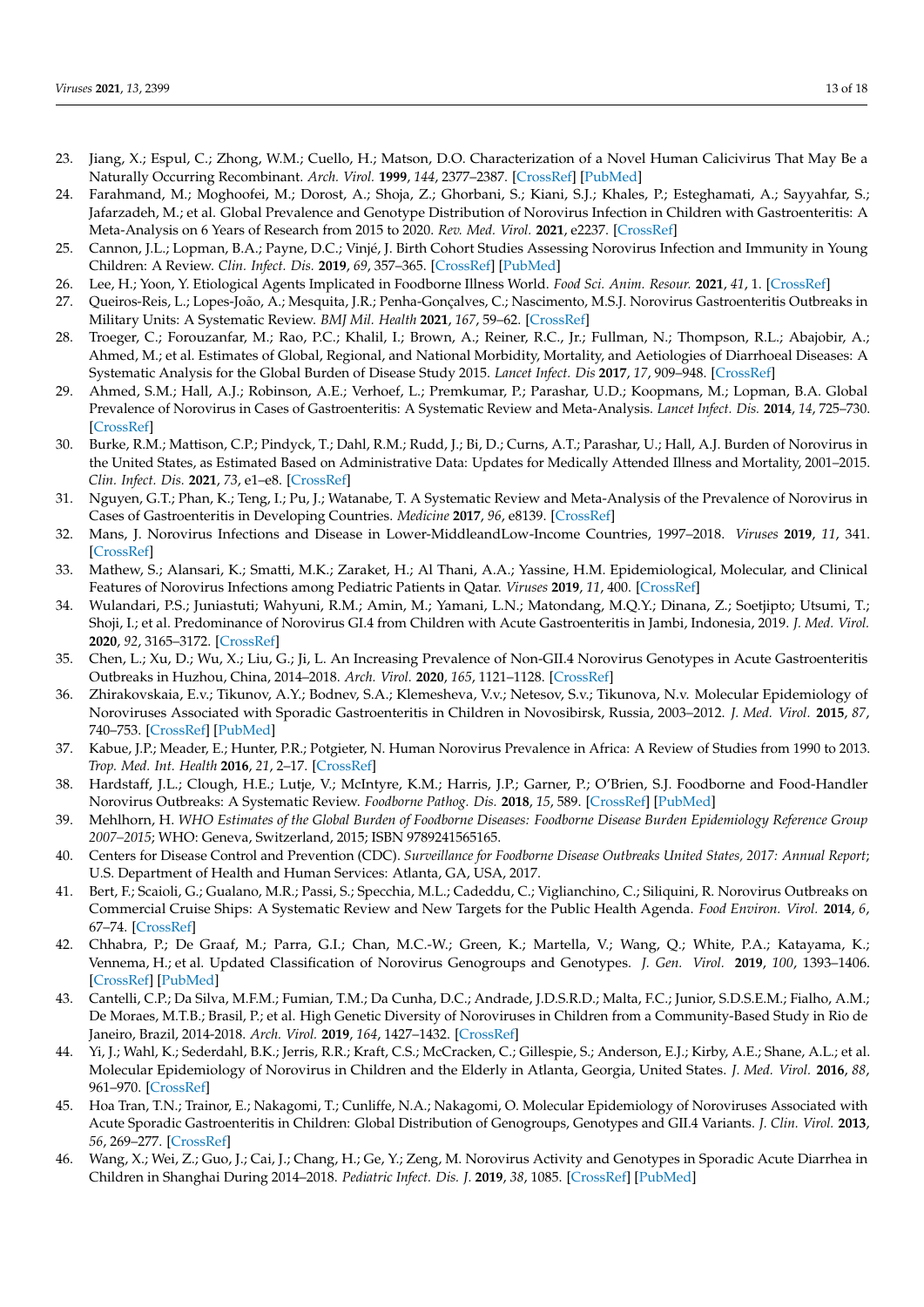- <span id="page-13-2"></span>47. Lim, K.L.; Hewitt, J.; Sitabkhan, A.; Eden, J.-S.; Lun, J.; Levy, A.; Merif, J.; Smith, D.; Rawlinson, W.D.; White, P.A. A Multi-Site Study of Norovirus Molecular Epidemiology in Australia and New Zealand, 2013–2014. *PLoS ONE* **2016**, *11*, e0145254. [\[CrossRef\]](http://doi.org/10.1371/journal.pone.0145254)
- <span id="page-13-0"></span>48. Zhou, H.; Wang, S.; von Seidlein, L.; Wang, X. The Epidemiology of Norovirus Gastroenteritis in China: Disease Burden and Distribution of Genotypes. *Front. Med.* **2019**, *14*, 1–7. [\[CrossRef\]](http://doi.org/10.1007/s11684-019-0733-5)
- <span id="page-13-3"></span>49. Tinker, R.J.; da Costa, A.C.; Tahmasebi, R.; de Pádua Milagres, F.A.; dos Santos Morais, V.; Pandey, R.P.; José-Abrego, A.; Brustulin, R.; Rodrigues Teles, M.d.A.; Cunha, M.S.; et al. Norovirus Strains in Patients with Acute Gastroenteritis in Rural and Low-Income Urban Areas in Northern Brazil. *Arch. Virol.* **2021**, *166*, 905–913. [\[CrossRef\]](http://doi.org/10.1007/s00705-020-04944-5) [\[PubMed\]](http://www.ncbi.nlm.nih.gov/pubmed/33462673)
- <span id="page-13-6"></span>50. Sun, C.; Zhao, Y.; Wang, G.; Huang, D.; He, H.; Sai, L. Molecular Epidemiology of GII Noroviruses in Outpatients with Acute Gastroenteritis in Shandong Province, China. *Arch. Virol.* **2020**, *166*, 375–387. [\[CrossRef\]](http://doi.org/10.1007/s00705-020-04883-1)
- <span id="page-13-7"></span>51. Lucero, Y.; Lagomarcino, A.J.; Espinoza, M.; Kawakami, N.; Mamani, N.; Huerta, N.; del Canto, F.; Farfán, M.; Sawaguchi, Y.; George, S.; et al. Norovirus Compared to Other Relevant Etiologies of Acute Gastroenteritis among Families from a Semirural County in Chile. *Int. J. Infect. Dis.* **2020**, *101*, 353–360. [\[CrossRef\]](http://doi.org/10.1016/j.ijid.2020.10.013)
- <span id="page-13-8"></span>52. Hossain, M.E.; Rahman, R.; Ali, S.I.; Islam, M.M.; Rahman, M.Z.; Ahmed, S.; Faruque, A.S.G.; Barclay, L.; Vinjé, J.; Rahman, M. Epidemiologic and Genotypic Distribution of Noroviruses Among Children with Acute Diarrhea and Healthy Controls in a Low-Income Rural Setting. *Clin. Infect. Dis.* **2019**, *69*, 505–513. [\[CrossRef\]](http://doi.org/10.1093/cid/ciy915) [\[PubMed\]](http://www.ncbi.nlm.nih.gov/pubmed/30351379)
- <span id="page-13-5"></span>53. Motoya, T.; Umezawa, M.; Saito, A.; Goto, K.; Doi, I.; Fukaya, S.; Nagata, N.; Ikeda, Y.; Okayama, K.; Aso, J.; et al. Variation of Human Norovirus GII Genotypes Detected in Ibaraki, Japan, during 2012–2018. *Gut Pathog.* **2019**, *11*, 1–15. [\[CrossRef\]](http://doi.org/10.1186/s13099-019-0303-z)
- <span id="page-13-4"></span>54. Thanusuwannasak, T.; Puenpa, J.; Chuchaona, W.; Vongpunsawad, S.; Poovorawan, Y. Emergence of Multiple Norovirus Strains in Thailand, 2015–2017. *Infect. Genet. Evol. J. Mol. Epidemiol. Evol. Genet. Infect. Dis.* **2018**, *61*, 108–112. [\[CrossRef\]](http://doi.org/10.1016/j.meegid.2018.03.021) [\[PubMed\]](http://www.ncbi.nlm.nih.gov/pubmed/29597056)
- <span id="page-13-9"></span>55. Makhaola, K.; Moyo, S.; Lechiile, K.; Goldfarb, D.M.; Kebaabetswe, L.P. Genetic and Epidemiological Analysis of Norovirus from Children with Gastroenteritis in Botswana, 2013–2015. *BMC Infect. Dis.* **2018**, *18*, 246. [\[CrossRef\]](http://doi.org/10.1186/s12879-018-3157-y) [\[PubMed\]](http://www.ncbi.nlm.nih.gov/pubmed/29848303)
- <span id="page-13-1"></span>56. Esteves, A.; Nordgren, J.; Tavares, C.; Fortes, F.; Dimbu, R.; Saraiva, N.; Istrate, C. Genetic Diversity of Norovirus in Children under 5 Years of Age with Acute Gastroenteritis from Angola. *Epidemiol. Infect.* **2018**, *146*, 551–557. [\[CrossRef\]](http://doi.org/10.1017/S0950268818000377) [\[PubMed\]](http://www.ncbi.nlm.nih.gov/pubmed/29534772)
- <span id="page-13-10"></span>57. Ettayebi, K.; Crawford, S.E.; Murakami, K.; Broughman, J.R.; Karandikar, U.; Tenge, V.; Neill, F.H.; Blutt, S.E.; Zeng, X.-L.; Qu, L.; et al. Replication of Human Noroviruses in Stem Cell-Derived Human Enteroids. *Science* **2016**, *353*, 1387–1393. [\[CrossRef\]](http://doi.org/10.1126/science.aaf5211)
- <span id="page-13-11"></span>58. Murakami, K.; Tenge, V.R.; Karandikar, U.C.; Lin, S.-C.; Ramani, S.; Ettayebi, K.; Crawford, S.E.; Zeng, X.-L.; Neill, F.H.; Ayyar, B.V.; et al. Bile Acids and Ceramide Overcome the Entry Restriction for GII.3 Human Norovirus Replication in Human Intestinal Enteroids. *Proc. Natl. Acad. Sci. USA* **2020**, *117*, 1700–1710. [\[CrossRef\]](http://doi.org/10.1073/pnas.1910138117) [\[PubMed\]](http://www.ncbi.nlm.nih.gov/pubmed/31896578)
- <span id="page-13-12"></span>59. De Graaf, M.; van Beek, J.; Koopmans, M.P.G. Human Norovirus Transmission and Evolution in a Changing World. *Nat. Rev. Microbiol.* **2016**, *14*, 421–433. [\[CrossRef\]](http://doi.org/10.1038/nrmicro.2016.48)
- <span id="page-13-13"></span>60. Keswick, B.H.; Satterwhite, T.K.; Johnson, P.C.; DuPont, H.L.; Secor, S.L.; Bitsura, J.A.; Gary, G.W.; Hoff, J.C. Inactivation of Norwalk Virus in Drinking Water by Chlorine. *Appl. Environ. Microbiol.* **1985**, *50*, 261. [\[CrossRef\]](http://doi.org/10.1128/aem.50.2.261-264.1985)
- <span id="page-13-14"></span>61. Ahmed, K.; Dony, J.J.F.; Mori, D.; Haw, L.Y.; Giloi, N.; Jeffree, M.S.; Iha, H. An Outbreak of Gastroenteritis by Emerging Norovirus GII.2[P16] in a Kindergarten in Kota Kinabalu, Malaysian Borneo. *Sci. Rep.* **2020**, *10*, 7137. [\[CrossRef\]](http://doi.org/10.1038/s41598-020-64148-4)
- <span id="page-13-15"></span>62. Matsuyama, R.; Miura, F.; Nishiura, H. The Transmissibility of Noroviruses: Statistical Modeling of Outbreak Events with Known Route of Transmission in Japan. *PLoS ONE* **2017**, *12*, e0173996. [\[CrossRef\]](http://doi.org/10.1371/JOURNAL.PONE.0173996)
- <span id="page-13-16"></span>63. Gaythorpe, K.A.M.; Trotter, C.L.; Lopman, B.; Steele, M.; Conlan, A.J.K. Norovirus Transmission Dynamics: A Modelling Review. *Epidemiol. Infect.* **2018**, *146*, 147–158. [\[CrossRef\]](http://doi.org/10.1017/S0950268817002692)
- <span id="page-13-17"></span>64. Rockx, B.; de Wit, M.; Vennema, H.; Vinjé, J.; de Bruin, E.; van Duynhoven, Y.; Koopmans, M. Natural History of Human Calicivirus Infection: A Prospective Cohort Study. *Clin. Infect. Dis.* **2002**, *35*, 246–253. [\[CrossRef\]](http://doi.org/10.1086/341408) [\[PubMed\]](http://www.ncbi.nlm.nih.gov/pubmed/12115089)
- <span id="page-13-19"></span>65. Siebenga, J.J.; Beersma, M.F.C.; Vennema, H.; van Biezen, P.; Hartwig, N.J.; Koopmans, M. High Prevalence of Prolonged Norovirus Shedding and Illness among Hospitalized Patients: A Model for In Vivo Molecular Evolution. *J. Infect. Dis.* **2008**, *198*, 994–1001. [\[CrossRef\]](http://doi.org/10.1086/591627) [\[PubMed\]](http://www.ncbi.nlm.nih.gov/pubmed/18774885)
- <span id="page-13-18"></span>66. Chan, M.C.W.; Sung, J.J.Y.; Lam, R.K.Y.; Chan, P.K.S.; Lee, N.L.S.; Lai, R.W.M.; Leung, W.K. Fecal Viral Load and Norovirus-Associated Gastroenteritis. *Emerg. Infect. Dis.* **2006**, *12*, 1278. [\[CrossRef\]](http://doi.org/10.3201/eid1208.060081) [\[PubMed\]](http://www.ncbi.nlm.nih.gov/pubmed/16965715)
- <span id="page-13-20"></span>67. Koo, H.L.; Dupont, H.L. Noroviruses as a Potential Cause of Protracted and Lethal Disease in Immunocompromised Patients. *Clin. Infect. Dis.* **2009**, *49*, 1069–1071. [\[CrossRef\]](http://doi.org/10.1086/605558) [\[PubMed\]](http://www.ncbi.nlm.nih.gov/pubmed/19705972)
- <span id="page-13-21"></span>68. Miura, F.; Matsuyama, R.; Nishiura, H. Estimating the Asymptomatic Ratio of Norovirus Infection During Foodborne Outbreaks with Laboratory Testing in Japan. *J. Epidemiol.* **2018**, *28*, 382–387. [\[CrossRef\]](http://doi.org/10.2188/jea.JE20170040)
- <span id="page-13-22"></span>69. Riera-Montes, M.; O'Ryan, M.; Verstraeten, T. Norovirus and Rotavirus Disease Severity in Children: Systematic Review and Meta-Analysis. *Pediatric Infect. Dis. J.* **2018**, *37*, 501–505. [\[CrossRef\]](http://doi.org/10.1097/INF.0000000000001824) [\[PubMed\]](http://www.ncbi.nlm.nih.gov/pubmed/29135827)
- <span id="page-13-23"></span>70. Rahman, M.; Rahman, R.; Nahar, S.; Hossain, S.; Ahmed, S.; Faruque, A.S.G.; Azim, T. Norovirus Diarrhea in Bangladesh, 2010-2014: Prevalence, Clinical Features, and Genotypes. *J. Med. Virol.* **2016**, *88*, 1742–1750. [\[CrossRef\]](http://doi.org/10.1002/jmv.24530) [\[PubMed\]](http://www.ncbi.nlm.nih.gov/pubmed/27003679)
- <span id="page-13-24"></span>71. Lindsay, L.; Wolter, J.; De Coster, I.; Van Damme, P.; Verstraeten, T. A Decade of Norovirus Disease Risk among Older Adults in Upper-Middle and High Income Countries: A Systematic Review. *BMC Infect. Dis.* **2015**, *15*, 425. [\[CrossRef\]](http://doi.org/10.1186/s12879-015-1168-5)
- <span id="page-13-25"></span>72. Brown, L.-A.K.; Ruis, C.; Clark, I.; Roy, S.; Brown, J.R.; Albuquerque, A.S.; Patel, S.Y.; Miller, J.; Karim, M.Y.; Dervisevic, S.; et al. A Comprehensive Characterization of Chronic Norovirus Infection in Immunodeficient Hosts. *J. Allergy Clin. Immunol.* **2019**, *144*, 1450–1453. [\[CrossRef\]](http://doi.org/10.1016/j.jaci.2019.07.036) [\[PubMed\]](http://www.ncbi.nlm.nih.gov/pubmed/31415785)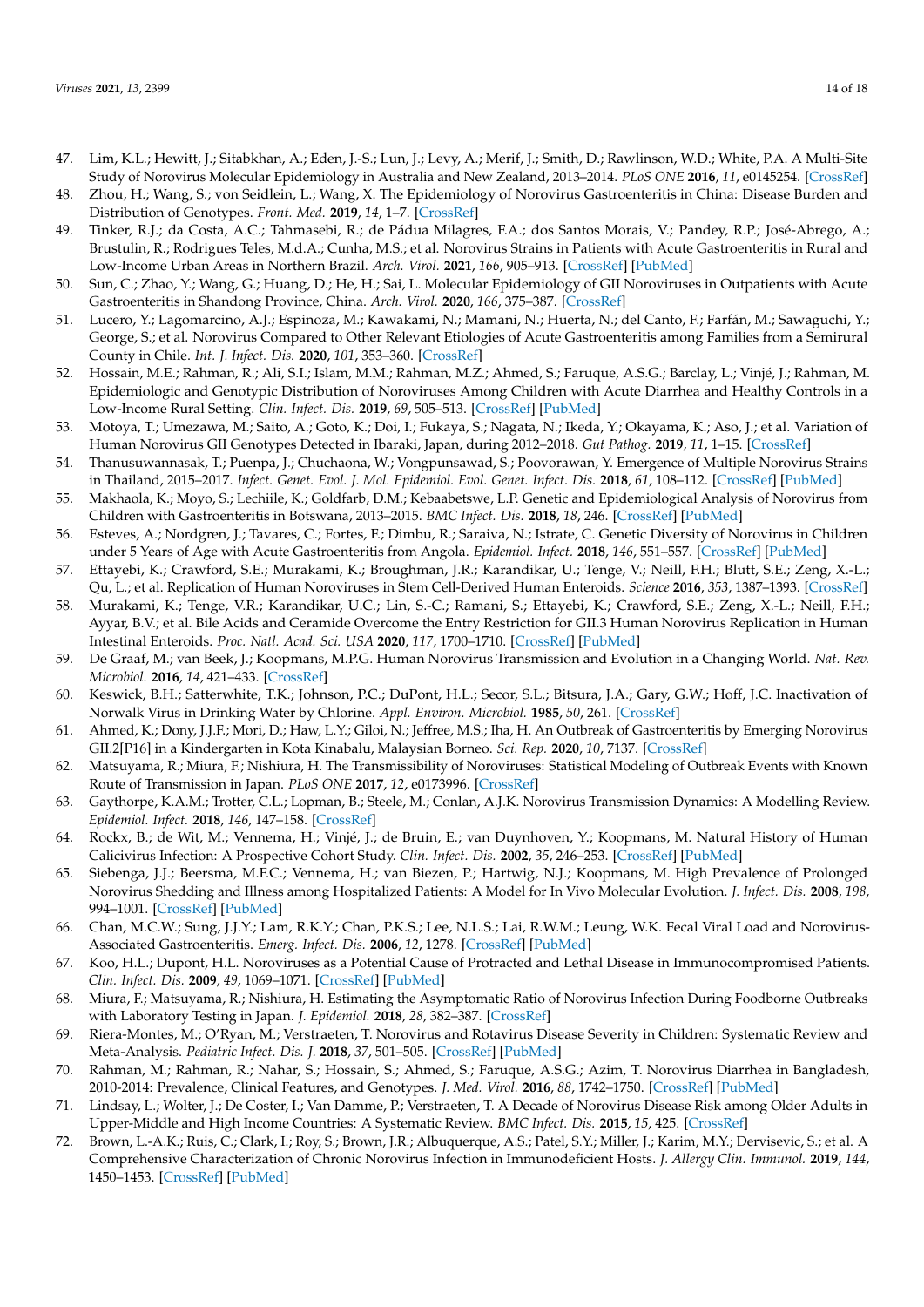- 73. Woodward, J.; GkraniaKlotsas, E. Chronic Norovirus Infection and Common Variable Immunodeficiency. *Clin. Exp. Immunol.* **2017**, *188*, 363–370. [\[CrossRef\]](http://doi.org/10.1111/cei.12884)
- <span id="page-14-0"></span>74. Brown, J.R.; Roy, S.; Tutill, H.; Williams, R.; Breuer, J. Super-Infections and Relapses Occur in Chronic Norovirus Infections. *J. Clin. Virol.* **2017**, *96*, 44–48. [\[CrossRef\]](http://doi.org/10.1016/j.jcv.2017.09.009)
- <span id="page-14-1"></span>75. Stuart, R.L.; Tan, K.; Mahar, J.; Kirkwood, C.D.; Ramsden, C.A.; Andrianopoulos, N.; Jolley, D.; Bawden, K.; Doherty, R.; Kotsanas, D.; et al. An Outbreak of Necrotizing Enterocolitis Associated with Norovirus Genotype GII.3. *Pediatric Infect. Dis. J.* **2010**, *29*, 644–647. [\[CrossRef\]](http://doi.org/10.1097/INF.0b013e3181d824e1)
- <span id="page-14-2"></span>76. Turcios-Ruiz, R.M.; Axelrod, P.; John, K.S.; Bullitt, E.; Donahue, J.; Robinson, N.; Friss, H.E. Outbreak of Necrotizing Enterocolitis Caused by Norovirus in a Neonatal Intensive Care Unit. *J. Pediatrics* **2008**, *153*, 339–344. [\[CrossRef\]](http://doi.org/10.1016/j.jpeds.2008.04.015) [\[PubMed\]](http://www.ncbi.nlm.nih.gov/pubmed/18534621)
- <span id="page-14-3"></span>77. Khan, R.R.; Lawson, A.D.; Minnich, L.L.; Martin, K.; Nasir, A.; Emmett, M.K.; Welch, C.A.; Udall, J.N. Gastrointestinal Norovirus Infection Associated with Exacerbation of Inflammatory Bowel Disease. *J. Pediatric Gastroenterol. Nutr.* **2009**, *48*, 328–333. [\[CrossRef\]](http://doi.org/10.1097/MPG.0b013e31818255cc) [\[PubMed\]](http://www.ncbi.nlm.nih.gov/pubmed/19274789)
- <span id="page-14-4"></span>78. Tarris, G.; De Rougemont, A.; Charkaoui, M.; Michiels, C.; Martin, L.; Belliot, G. Enteric Viruses and Inflammatory Bowel Disease. *Viruses* **2021**, *13*, 104. [\[CrossRef\]](http://doi.org/10.3390/v13010104)
- <span id="page-14-5"></span>79. Porter, C.K.; Faix, D.J.; Shiau, D.; Espiritu, J.; Espinosa, B.J.; Riddle, M.S. Postinfectious Gastrointestinal Disorders Following Norovirus Outbreaks. *Clin. Infect. Dis.* **2012**, *55*, 915–922. [\[CrossRef\]](http://doi.org/10.1093/cid/cis576) [\[PubMed\]](http://www.ncbi.nlm.nih.gov/pubmed/22715178)
- <span id="page-14-6"></span>80. Zanini, B.; Ricci, C.; Bandera, F.; Caselani, F.; Magni, A.; Laronga, A.M.; Lanzini, A. Incidence of Post-Infectious Irritable Bowel Syndrome and Functional Intestinal Disorders Following a Water-Borne Viral Gastroenteritis Outbreak. *Am. J. Gastroenterol.* **2012**, *107*, 891–899. [\[CrossRef\]](http://doi.org/10.1038/ajg.2012.102)
- <span id="page-14-7"></span>81. Fujita, Y.; Kohira, R.; Fuchigami, T.; Mugishima, H. Detection of Rotavirus RNA and Antigens in Serum and Cerebrospinal Fluid Samples from Diarrheic Children with Seizures. *Jpn. J. Infect. Dis.* **2009**, *62*, 279–283.
- <span id="page-14-8"></span>82. Reymão, T.K.A.; Fumian, T.M.; Justino, M.C.A.; Hernandez, J.M.; Bandeira, R.S.; Lucena, M.S.S.; Teixeira, D.M.; Farias, F.P.; Silva, L.D.; Linhares, A.C.; et al. Norovirus RNA in Serum Associated with Increased Fecal Viral Load in Children: Detection, Quantification and Molecular Analysis. *PLoS ONE* **2018**, *13*, e0199763. [\[CrossRef\]](http://doi.org/10.1371/journal.pone.0199763)
- <span id="page-14-9"></span>83. Ho, C.L.T.; Oligbu, O.; Asaid, F.; Oligbu, G. Does Norovirus Induce Acute Hepatitis? *AIMS Public Health* **2020**, *7*, 148. [\[CrossRef\]](http://doi.org/10.3934/PUBLICHEALTH.2020013) [\[PubMed\]](http://www.ncbi.nlm.nih.gov/pubmed/32258196)
- 84. Shima, T.; Okumura, A.; Kurahashi, H.; Numoto, S.; Abe, S.; Ikeno, M.; Shimizu, T. A Nationwide Survey of Norovirus-Associated Encephalitis/Encephalopathy in Japan. *Brain Dev.* **2019**, *41*, 263–270. [\[CrossRef\]](http://doi.org/10.1016/j.braindev.2018.11.001)
- 85. Ueda, H.; Tajiri, H.; Kimura, S.; Etani, Y.; Hosoi, G.; Maruyama, T.; Noma, H.; Kusumoto, Y.; Takano, T.; Baba, Y.; et al. Clinical Characteristics of Seizures Associated with Viral Gastroenteritis in Children. *Epilepsy Res.* **2015**, *109*, 146–154. [\[CrossRef\]](http://doi.org/10.1016/j.eplepsyres.2014.10.021) [\[PubMed\]](http://www.ncbi.nlm.nih.gov/pubmed/25524854)
- <span id="page-14-10"></span>86. Hu, M.-H.; Lin, K.-L.; Wu, C.-T.; Chen, S.-Y.; Huang, G.-S. Clinical Characteristics and Risk Factors for Seizures Associated With Norovirus Gastroenteritis in Childhood. *J. Child Neurol.* **2017**, *32*, 810–814. [\[CrossRef\]](http://doi.org/10.1177/0883073817707302)
- <span id="page-14-11"></span>87. van Dycke, J.; Ny, A.; Conceição-Neto, N.; Maes, J.; Hosmillo, M.; Cuvry, A.; Goodfellow, I.; Nogueira, T.C.; Verbeken, E.; Matthijnssens, J.; et al. A Robust Human Norovirus Replication Model in Zebrafish Larvae. *PLoS Pathog.* **2019**, *15*, e1008009. [\[CrossRef\]](http://doi.org/10.1371/journal.ppat.1008009) [\[PubMed\]](http://www.ncbi.nlm.nih.gov/pubmed/31536612)
- <span id="page-14-12"></span>88. Wobus, C.E.; Thackray, L.B.; Virgin, H.W., IV. Murine Norovirus: A Model System to Study Norovirus Biology and Pathogenesis. *J. Virol.* **2006**, *80*, 5104. [\[CrossRef\]](http://doi.org/10.1128/JVI.02346-05)
- <span id="page-14-13"></span>89. Lee, S.; Wilen, C.B.; Orvedahl, A.; McCune, B.T.; Kim, K.-W.; Orchard, R.C.; Peterson, S.T.; Nice, T.; Baldridge, M.T.; Virgin, H.W. Norovirus Cell Tropism Is Determined by Combinatorial Action of a Viral Non-Structural Protein and Host Cytokine. *Cell Host Microbe* **2017**, *22*, 449–459.e4. [\[CrossRef\]](http://doi.org/10.1016/j.chom.2017.08.021)
- <span id="page-14-14"></span>90. Orchard, R.C.; Wilen, C.B.; Doench, J.G.; Baldridge, M.T.; McCune, B.T.; Lee, Y.-C.J.; Lee, S.; Pruett-Miller, S.M.; Nelson, C.A.; Fremont, D.H.; et al. Discovery of a Proteinaceous Cellular Receptor for a Norovirus. *Science* **2016**, *353*, 933–936. [\[CrossRef\]](http://doi.org/10.1126/science.aaf1220)
- <span id="page-14-15"></span>91. Snowden, J.S.; Hurdiss, D.L.; Adeyemi, O.O.; Ranson, N.A.; Herod, M.R.; Stonehouse, N.J. Dynamics in the Murine Norovirus Capsid Revealed by High-Resolution Cryo-EM. *PLoS Biol.* **2020**, *18*, e3000649. [\[CrossRef\]](http://doi.org/10.1371/journal.pbio.3000649)
- <span id="page-14-16"></span>92. Smith, H.Q.; Smith, T.J. The Dynamic Capsid Structures of the Noroviruses. *Viruses* **2019**, *11*, 235. [\[CrossRef\]](http://doi.org/10.3390/v11030235)
- <span id="page-14-17"></span>93. Sherman, M.B.; Williams, A.N.; Smith, H.Q.; Nelson, C.; Wilen, C.B.; Fremont, D.H.; Virgin, H.W.; Smith, T.J. Bile Salts Alter the Mouse Norovirus Capsid Conformation: Possible Implications for Cell Attachment and Immune Evasion. *J. Virol.* **2019**, *93*, e00970-19. [\[CrossRef\]](http://doi.org/10.1128/JVI.00970-19)
- <span id="page-14-18"></span>94. Nelson, C.A.; Wilen, C.B.; Dai, Y.N.; Orchard, R.C.; Kim, A.S.; Stegeman, R.A.; Hsieh, L.L.; Smith, T.J.; Virgin, H.W.; Fremont, D.H. Structural Basis for Murine Norovirus Engagement of Bile Acids and the CD300lf Receptor. *Proc. Natl. Acad. Sci. USA* **2018**, *115*, E9201–E9210. [\[CrossRef\]](http://doi.org/10.1073/pnas.1805797115)
- <span id="page-14-19"></span>95. Taube, S.; Perry, J.W.; McGreevy, E.; Yetming, K.; Perkins, C.; Henderson, K.; Wobus, C.E. Murine Noroviruses Bind Glycolipid and Glycoprotein Attachment Receptors in a Strain-Dependent Manner. *J. Virol.* **2012**, *86*, 5584–5593. [\[CrossRef\]](http://doi.org/10.1128/JVI.06854-11) [\[PubMed\]](http://www.ncbi.nlm.nih.gov/pubmed/22438544)
- <span id="page-14-20"></span>96. Creutznacher, R.; Maass, T.; Ogrissek, P.; Wallmann, G.; Feldmann, C.; Peters, H.; Lingemann, M.; Taube, S.; Peters, T.; Mallagaray, A. NMR Experiments Shed New Light on Glycan Recognition by Human and Murine Norovirus Capsid Proteins. *Viruses* **2021**, *13*, 416. [\[CrossRef\]](http://doi.org/10.3390/v13030416) [\[PubMed\]](http://www.ncbi.nlm.nih.gov/pubmed/33807801)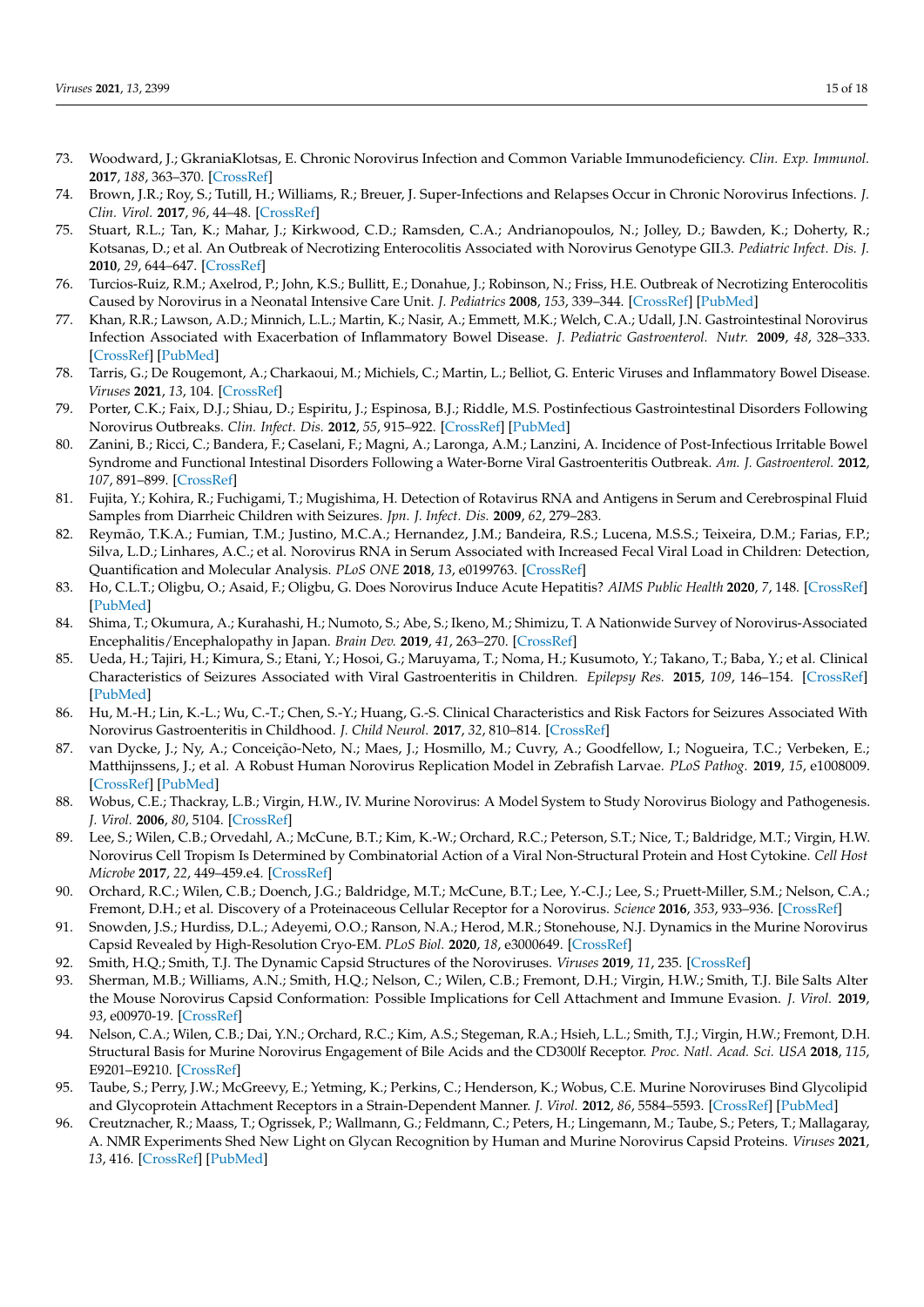- <span id="page-15-0"></span>97. Karandikar, U.C.; Crawford, S.E.; Ajami, N.J.; Murakami, K.; Kou, B.; Ettayebi, K.; Papanicolaou, G.A.; Jongwutiwes, U.; Perales, M.A.; Shia, J.; et al. Detection of Human Norovirus in Intestinal Biopsies from Immunocompromised Transplant Patients. *J. Gen. Virol.* **2016**, *97*, 2291–2300. [\[CrossRef\]](http://doi.org/10.1099/jgv.0.000545)
- <span id="page-15-1"></span>98. Green, K.Y.; Kaufman, S.S.; Nagata, B.M.; Chaimongkol, N.; Kim, D.Y.; Levenson, E.A.; Tin, C.M.; Yardley, A.B.; Johnson, J.A.; Barletta, A.B.F.; et al. Human Norovirus Targets Enteroendocrine Epithelial Cells in the Small Intestine. *Nat. Commun.* **2020**, *11*, 2759. [\[CrossRef\]](http://doi.org/10.1038/s41467-020-16491-3)
- <span id="page-15-2"></span>99. Chan, J.C.M.; Mohammad, K.N.; Zhang, L.Y.; Wong, S.H.; Chan, M.C.W. Targeted Profiling of Immunological Genes during Norovirus Replication in Human Intestinal Enteroids. *Viruses* **2021**, *13*, 155. [\[CrossRef\]](http://doi.org/10.3390/v13020155)
- <span id="page-15-3"></span>100. Green, K.Y. Editorial Commentary: Noroviruses and B Cells. *Clin. Infect. Dis.* **2016**, *62*, 1139–1140. [\[CrossRef\]](http://doi.org/10.1093/cid/ciw063) [\[PubMed\]](http://www.ncbi.nlm.nih.gov/pubmed/26908783)
- <span id="page-15-4"></span>101. Jones, M.K.; Watanabe, M.; Zhu, S.; Graves, C.L.; Keyes, L.R.; Grau, K.R.; Gonzalez-Hernandez, M.B.; Iovine, N.M.; Wobus, C.E.; Vinjé, J.; et al. Enteric Bacteria Promote Human and Mouse Norovirus Infection of B Cells. *Science* **2014**, *346*, 755–759. [\[CrossRef\]](http://doi.org/10.1126/science.1257147)
- <span id="page-15-5"></span>102. Nordgren, J.; Svensson, L. Genetic Susceptibility to Human Norovirus Infection: An Update. *Viruses* **2019**, *11*, 226. [\[CrossRef\]](http://doi.org/10.3390/v11030226)
- <span id="page-15-6"></span>103. Yamakawa, N.; Vanbeselaere, J.; Chang, L.Y.; Yu, S.Y.; Ducrocq, L.; Harduin-Lepers, A.; Kurata, J.; Aoki-Kinoshita, K.F.; Sato, C.; Khoo, K.H.; et al. Systems Glycomics of Adult Zebrafish Identifies Organ-Specific Sialylation and Glycosylation Patterns. *Nat. Commun.* **2018**, *9*, 4647. [\[CrossRef\]](http://doi.org/10.1038/s41467-018-06950-3)
- <span id="page-15-7"></span>104. Kilic, T.; Koromyslova, A.; Hansman, G.S. Structural Basis for Human Norovirus Capsid Binding to Bile Acids. *J. Virol.* **2019**, *93*, e01581-18. [\[CrossRef\]](http://doi.org/10.1128/JVI.01581-18)
- <span id="page-15-8"></span>105. Hassan, E.; Baldridge, M.T. Norovirus Encounters in the Gut: Multifaceted Interactions and Disease Outcomes. *Mucosal Immunol.* **2019**, *12*, 1259–1267. [\[CrossRef\]](http://doi.org/10.1038/s41385-019-0199-4) [\[PubMed\]](http://www.ncbi.nlm.nih.gov/pubmed/31501514)
- <span id="page-15-9"></span>106. Newman, K.L.; Moe, C.L.; Kirby, A.E.; Flanders, W.D.; Parkos, C.A.; Leon, J.S. Human Norovirus Infection and the Acute Serum Cytokine Response. *Clin. Exp. Immunol.* **2015**, *182*, 195–203. [\[CrossRef\]](http://doi.org/10.1111/cei.12681) [\[PubMed\]](http://www.ncbi.nlm.nih.gov/pubmed/26178578)
- <span id="page-15-10"></span>107. Newman, K.L.; Moe, C.L.; Kirby, A.E.; Flanders, W.D.; Parkos, C.A.; Leon, J.S. Norovirus in Symptomatic and Asymptomatic Individuals: Cytokines and Viral Shedding. *Clin. Exp. Immunol.* **2016**, *184*, 347–357. [\[CrossRef\]](http://doi.org/10.1111/cei.12772) [\[PubMed\]](http://www.ncbi.nlm.nih.gov/pubmed/26822517)
- <span id="page-15-11"></span>108. Lin, S.C.; Qu, L.; Ettayebi, K.; Crawford, S.E.; Blutt, S.E.; Robertson, M.J.; Zeng, X.L.; Tenge, V.R.; Ayyar, B.V.; Karandikar, U.C.; et al. Human Norovirus Exhibits Strain-Specific Sensitivity to Host Interferon Pathways in Human Intestinal Enteroids. *Proc. Natl. Acad. Sci. USA* **2020**, *117*, 23782–23793. [\[CrossRef\]](http://doi.org/10.1073/pnas.2010834117)
- <span id="page-15-12"></span>109. Newman, K.L.; Leon, J.S. Norovirus Immunology: Of Mice and Mechanisms. *Eur. J. Immunol.* **2015**, *45*, 2742–2757. [\[CrossRef\]](http://doi.org/10.1002/eji.201545512)
- <span id="page-15-13"></span>110. Chachu, K.A.; LoBue, A.D.; Strong, D.W.; Baric, R.S.; Virgin, H.W. Immune Mechanisms Responsible for Vaccination against and Clearance of Mucosal and Lymphatic Norovirus Infection. *PLoS Pathog.* **2008**, *4*, e1000236. [\[CrossRef\]](http://doi.org/10.1371/journal.ppat.1000236)
- <span id="page-15-14"></span>111. Nice, T.J.; Baldridge, M.T.; McCune, B.T.; Norman, J.M.; Lazear, H.M.; Artyomov, M.; Diamond, M.S.; Virgin, H.W. Interferon-λ Cures Persistent Murine Norovirus Infection in the Absence of Adaptive Immunity. *Science* **2015**, *347*, 269–273. [\[CrossRef\]](http://doi.org/10.1126/science.1258100)
- <span id="page-15-15"></span>112. Alvarado, G.; Salmen, W.; Ettayebi, K.; Hu, L.; Sankaran, B.; Estes, M.K.; Venkataram Prasad, B.v.; Crowe, J.E. Broadly Cross-Reactive Human Antibodies That Inhibit Genogroup I and II Noroviruses. *Nat. Commun.* **2021**, *12*, 4320. [\[CrossRef\]](http://doi.org/10.1038/s41467-021-24649-w)
- <span id="page-15-16"></span>113. Pattekar, A.; Mayer, L.S.; Lau, C.W.; Liu, C.; Palko, O.; Bewtra, M.; Consortium, H.P.A.P.; Lindesmith, L.C.; Brewer-Jensen, P.D.; Baric, R.S.; et al. Norovirus-Specific CD8+ T Cell Responses in Human Blood and Tissues. *Cell. Mol. Gastroenterol. Hepatol.* **2021**, *11*, 1267–1289. [\[CrossRef\]](http://doi.org/10.1016/j.jcmgh.2020.12.012)
- <span id="page-15-17"></span>114. Saif, M.A.; Bonney, D.K.; Bigger, B.; Forsythe, L.; Williams, N.; Page, J.; Babiker, Z.O.; Guiver, M.; Turner, A.J.; Hughes, S.; et al. Chronic Norovirus Infection in Pediatric Hematopoietic Stem Cell Transplant Recipients: A Cause of Prolonged Intestinal Failure Requiring Intensive Nutritional Support. *Pediatric Transplant.* **2011**, *15*, 505–509. [\[CrossRef\]](http://doi.org/10.1111/j.1399-3046.2011.01500.x)
- <span id="page-15-18"></span>115. Axelrad, J.E.; Cadwell, K.H.; Colombel, J.-F.; Shah, S.C. Systematic Review: Gastrointestinal Infection and Incident Inflammatory Bowel Disease. *Aliment. Pharmacol. Ther.* **2020**, *51*, 1222–1232. [\[CrossRef\]](http://doi.org/10.1111/apt.15770)
- <span id="page-15-19"></span>116. Cadwell, K.; Patel, K.K.; Maloney, N.S.; Liu, T.-C.; Ng, A.C.; Storer, C.; Head, R.D.; Xavier, R.; Stappenbeck, T.S.; Virgin, H.W. Virus-plus-Susceptibility Gene Interaction Determines Crohn's Disease Gene Atg16L1 Phenotypes in Intestine. *Cell* **2010**, *141*, 1135–1145. [\[CrossRef\]](http://doi.org/10.1016/j.cell.2010.05.009) [\[PubMed\]](http://www.ncbi.nlm.nih.gov/pubmed/20602997)
- <span id="page-15-20"></span>117. Baldridge, M.T.; Nice, T.J.; McCune, B.T.; Yokoyama, C.C.; Kambal, A.; Wheadon, M.; Diamond, M.S.; Ivanova, Y.; Artyomov, M.; Virgin, H.W. Commensal Microbes and Interferon-λ Determine Persistence of Enteric Murine Norovirus Infection. *Science* **2015**, *347*, 266–269. [\[CrossRef\]](http://doi.org/10.1126/science.1258025)
- <span id="page-15-21"></span>118. Turula, H.; Bragazzi Cunha, J.; Mainou, B.A.; Ramakrishnan, S.K.; Wilke, C.A.; Gonzalez-Hernandez, M.B.; Pry, A.; Fava, J.; Bassis, C.M.; Edelman, J.; et al. Natural Secretory Immunoglobulins Promote Enteric Viral Infections. *J. Virol.* **2018**, *92*, 826–844. [\[CrossRef\]](http://doi.org/10.1128/JVI.00826-18)
- <span id="page-15-22"></span>119. Wilen, C.B.; Lee, S.; Hsieh, L.L.; Orchard, R.C.; Desai, C.; Hykes, B.L.; McAllaster, M.R.; Balce, D.R.; Feehley, T.; Brestoff, J.R.; et al. Tropism for Tuft Cells Determines Immune Promotion of Norovirus Pathogenesis. *Science* **2018**, *360*, 204–208. [\[CrossRef\]](http://doi.org/10.1126/science.aar3799) [\[PubMed\]](http://www.ncbi.nlm.nih.gov/pubmed/29650672)
- <span id="page-15-23"></span>120. Li, D.; Breiman, A.; Le Pendu, J.; Uyttendaele, M. Binding to Histo-Blood Group Antigen-Expressing Bacteria Protects Human Norovirus from Acute Heat Stress. *Front. Microbiol.* **2015**, *6*, 659. [\[CrossRef\]](http://doi.org/10.3389/fmicb.2015.00659)
- <span id="page-15-24"></span>121. Lee, H.; Ko, G. Antiviral Effect of Vitamin A on Norovirus Infection via Modulation of the Gut Microbiome. *Sci. Rep.* **2016**, *6*, 25835. [\[CrossRef\]](http://doi.org/10.1038/srep25835)
- <span id="page-15-25"></span>122. Lee, W.; Kim, M.; Lee, S.-H.; Jung, H.-G.; Oh, J.-W. Prophylactic Efficacy of Orally Administered Bacillus Poly-γ-Glutamic Acid, a Non-LPS TLR4 Ligand, against Norovirus Infection in Mice. *Sci. Rep.* **2018**, *8*, 8667. [\[CrossRef\]](http://doi.org/10.1038/s41598-018-26935-y) [\[PubMed\]](http://www.ncbi.nlm.nih.gov/pubmed/29875467)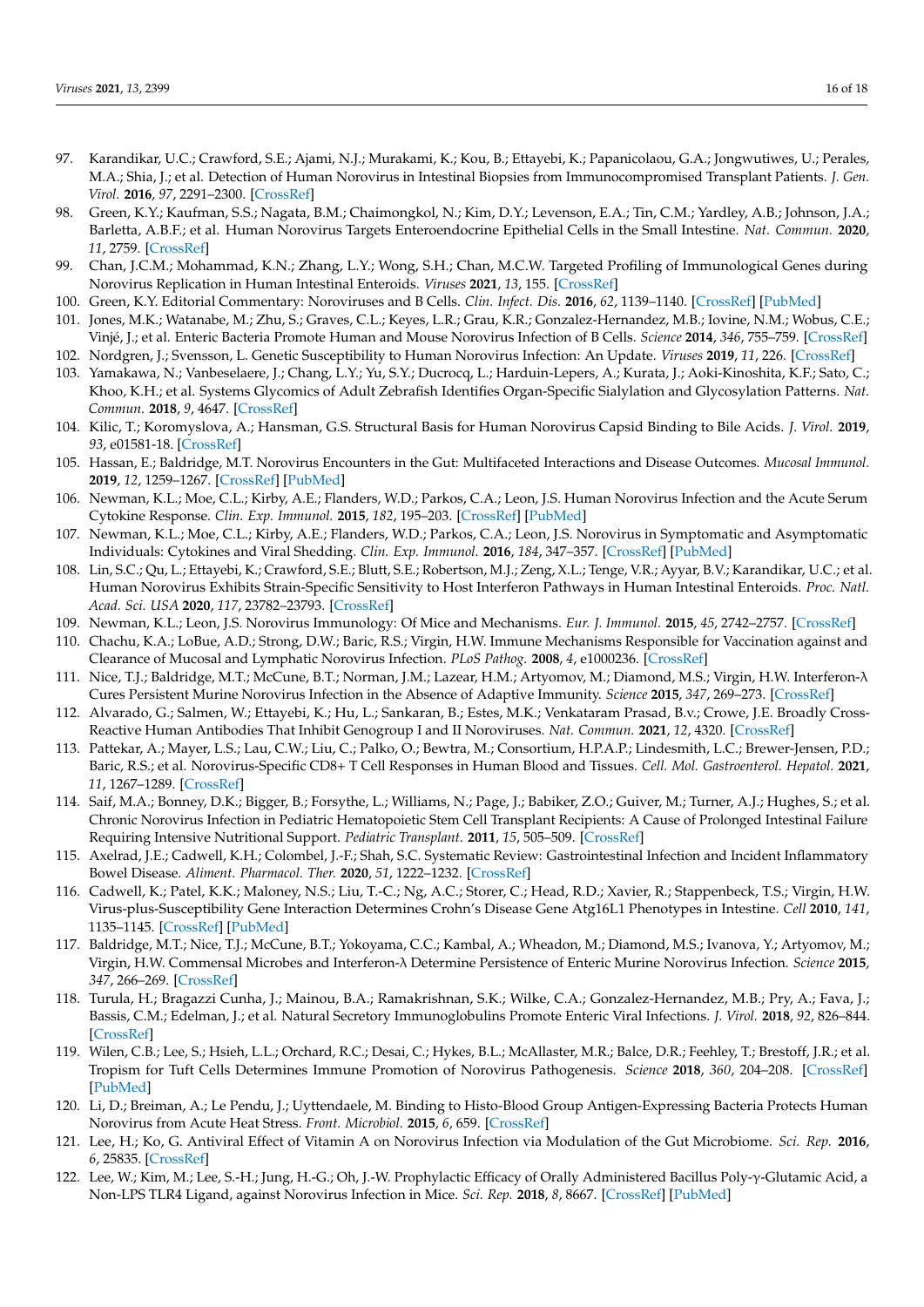- <span id="page-16-0"></span>123. Rodríguez-Díaz, J.; García-Mantrana, I.; Vila-Vicent, S.; Gozalbo-Rovira, R.; Buesa, J.; Monedero, V.; Collado, M.C. Relevance of Secretor Status Genotype and Microbiota Composition in Susceptibility to Rotavirus and Norovirus Infections in Humans. *Sci. Rep.* **2017**, *7*, 45559. [\[CrossRef\]](http://doi.org/10.1038/srep45559)
- <span id="page-16-1"></span>124. Patin, N.V.; Peña-Gonzalez, A.; Hatt, J.K.; Moe, C.; Kirby, A.; Konstantinidis, K.T. The Role of the Gut Microbiome in Resisting Norovirus Infection as Revealed by a Human Challenge Study. *mBio* **2020**, *11*, e02634-20. [\[CrossRef\]](http://doi.org/10.1128/mBio.02634-20)
- <span id="page-16-2"></span>125. Hickman, D.; Jones, M.K.; Zhu, S.; Kirkpatrick, E.; Ostrov, D.A.; Wang, X.; Ukhanova, M.; Sun, Y.; Mai, V.; Salemi, M.; et al. The Effect of Malnutrition on Norovirus Infection. *mBio* **2014**, *5*, e01032-13. [\[CrossRef\]](http://doi.org/10.1128/mBio.01032-13)
- <span id="page-16-3"></span>126. Nelson, A.M.; Elftman, M.D.; Pinto, A.K.; Baldridge, M.; Hooper, P.; Kuczynski, J.; Petrosino, J.F.; Young, V.B.; Wobus, E.C. Murine Norovirus Infection Does Not Cause Major Disruptions in the Murine Intestinal Microbiota. *Microbiome* **2013**, *1*, 7. [\[CrossRef\]](http://doi.org/10.1186/2049-2618-1-7)
- <span id="page-16-4"></span>127. Nelson, A.M.; Walk, S.T.; Taube, S.; Taniuchi, M.; Houpt, E.R.; Wobus, C.; Young, V.B. Disruption of the Human Gut Microbiota Following Norovirus Infection. *PLoS ONE* **2012**, *7*, e48224. [\[CrossRef\]](http://doi.org/10.1371/journal.pone.0048224) [\[PubMed\]](http://www.ncbi.nlm.nih.gov/pubmed/23118957)
- <span id="page-16-5"></span>128. Chen, S.-Y.; Tsai, C.-N.; Lee, Y.-S.; Lin, C.-Y.; Huang, K.-Y.; Chao, H.-C.; Lai, M.-W.; Chiu, C.-H. Intestinal Microbiome in Children with Severe and Complicated Acute Viral Gastroenteritis. *Sci. Rep.* **2017**, *7*, srep46130. [\[CrossRef\]](http://doi.org/10.1038/srep46130)
- 129. Mathew, S.; Smatti, M.K.; al Ansari, K.; Nasrallah, G.K.; al Thani, A.A.; Yassine, H.M. Mixed Viral-Bacterial Infections and Their Effects on Gut Microbiota and Clinical Illnesses in Children. *Sci. Rep.* **2019**, *9*, 865. [\[CrossRef\]](http://doi.org/10.1038/s41598-018-37162-w)
- <span id="page-16-6"></span>130. Xiong, L.; Li, Y.; Li, J.; Yang, J.; Shang, L.; He, X.; Liu, L.; Luo, Y.; Xie, X. Intestinal Microbiota Profiles in Infants with Acute Gastroenteritis Caused by Rotavirus and Norovirus Infection: A Prospective Cohort Study. *Int. J. Infect. Dis.* **2021**, *111*, 76–84. [\[CrossRef\]](http://doi.org/10.1016/j.ijid.2021.08.024)
- <span id="page-16-7"></span>131. Santos-Ferreira, N.; van Dycke, J.; Neyts, J.; Rocha-Pereira, J. Current and Future Antiviral Strategies to Tackle Gastrointestinal Viral Infections. *Microorganisms* **2021**, *9*, 1599. [\[CrossRef\]](http://doi.org/10.3390/microorganisms9081599) [\[PubMed\]](http://www.ncbi.nlm.nih.gov/pubmed/34442677)
- <span id="page-16-8"></span>132. Hallowell, B.D.; Parashar, U.D.; Hall, A.J. Epidemiologic Challenges in Norovirus Vaccine Development. *Hum. Vaccines Immunother.* **2018**, *15*, 1279–1283. [\[CrossRef\]](http://doi.org/10.1080/21645515.2018.1553594) [\[PubMed\]](http://www.ncbi.nlm.nih.gov/pubmed/30481104)
- <span id="page-16-9"></span>133. Lee, B.E.; Pang, X.-L. One More Step toward Understanding the Immune Response to Norovirus. *J. Infect. Dis.* **2014**, *210*, 1691–1692. [\[CrossRef\]](http://doi.org/10.1093/infdis/jiu362)
- <span id="page-16-10"></span>134. Atmar, R.L.; Baehner, F.; Cramer, J.P.; Song, E.; Borkowski, A.; Mendelman, P.M.; Al-Ibrahim, M.S.; Bernstein, D.L.; Brandon, D.M.; Chu, L.; et al. Rapid Responses to 2 Virus-Like Particle Norovirus Vaccine Candidate Formulations in Healthy Adults: A Randomized Controlled Trial. *J. Infect. Dis.* **2016**, *214*, 845–853. [\[CrossRef\]](http://doi.org/10.1093/infdis/jiw259)
- 135. Sundararajan, A.; Sangster, M.Y.; Frey, S.; Atmar, R.L.; Chen, W.H.; Ferreira, J.; Bargatze, R.; Mendelman, P.M.; Treanor, J.J.; Topham, D.J. Robust Mucosal-Homing Antibody-Secreting B Cell Responses Induced by Intramuscular Administration of Adjuvanted Bivalent Human Norovirus-like Particle Vaccine. *Vaccine* **2015**, *33*, 568–576. [\[CrossRef\]](http://doi.org/10.1016/j.vaccine.2014.09.073)
- 136. Treanor, J.J.; Atmar, R.L.; Frey, S.E.; Gormley, R.; Chen, W.H.; Ferreira, J.; Goodwin, R.; Borkowski, A.; Clemens, R.; Mendelman, P.M. A Novel Intramuscular Bivalent Norovirus Virus-like Particle Vaccine Candidate–Reactogenicity, Safety, and Immunogenicity in a Phase 1 Trial in Healthy Adults. *J. Infect. Dis.* **2014**, *210*, 1763–1771. [\[CrossRef\]](http://doi.org/10.1093/infdis/jiu337) [\[PubMed\]](http://www.ncbi.nlm.nih.gov/pubmed/24951828)
- 137. Masuda, T.; Lefevre, I.; Mendelman, P.; Sherwood, J.; Bizjajeva, S.; Borkowski, A. 2276. Immunogenicity of Takeda's Bivalent Virus-Like Particle (VLP) Norovirus Vaccine (NoV) Candidate in Children From 6 Months up to 4 Years of Age. *Open Forum Infect. Dis.* **2018**, *5*, S674. [\[CrossRef\]](http://doi.org/10.1093/ofid/ofy210.1929)
- 138. Leroux-Roels, G.; Cramer, J.P.; Mendelman, P.M.; Sherwood, J.; Clemens, R.; Aerssens, A.; De Coster, I.; Borkowski, A.; Baehner, F.; Van Damme, P. Safety and Immunogenicity of Different Formulations of Norovirus Vaccine Candidate in Healthy Adults: A Randomized, Controlled, Double-Blind Clinical Trial. *J. Infect. Dis.* **2018**, *217*, 597–607. [\[CrossRef\]](http://doi.org/10.1093/infdis/jix572) [\[PubMed\]](http://www.ncbi.nlm.nih.gov/pubmed/29140444)
- <span id="page-16-11"></span>139. Home—ClinicalTrials.Gov. Available online: <https://clinicaltrials.gov/> (accessed on 17 October 2021).
- <span id="page-16-12"></span>140. Zhang, J.; Tang, F.; Zhang, X.; Ma, Z.; Liu, Z.; Liang, Y.; Li, Q. Physicochemical and Immunological Characterization of Two Forms of Recombinant Norovirus GII.4 Virus-like Particles Assembled in Hansenula Polymorpha. *Chin. J. Microbiol. Immunol.* **2017**, *37*, 927–932. [\[CrossRef\]](http://doi.org/10.3760/CMA.J.ISSN.0254-5101.2017.12.008)
- <span id="page-16-13"></span>141. Tomé-Amat, J.; Fleischer, L.; Parker, S.A.; Bardliving, C.L.; Batt, C.A. Secreted Production of Assembled Norovirus Virus-like Particles from Pichia Pastoris. *Microb. Cell Factories* **2014**, *13*, 134. [\[CrossRef\]](http://doi.org/10.1186/s12934-014-0134-z) [\[PubMed\]](http://www.ncbi.nlm.nih.gov/pubmed/25201129)
- <span id="page-16-14"></span>142. Parker, S.A.; Maloy, M.H.; Tome-Amat, J.; Bardliving, C.L.; Batt, C.A.; Lanz, K.J.; Olesberg, J.T.; Arnold, M.A. Optimization of Norovirus Virus-like Particle Production in Pichia Pastoris Using a Real-Time near-Infrared Bioprocess Monitor. *Biotechnol. Prog.* **2016**, *32*, 518–526. [\[CrossRef\]](http://doi.org/10.1002/btpr.2224) [\[PubMed\]](http://www.ncbi.nlm.nih.gov/pubmed/26748930)
- <span id="page-16-15"></span>143. Mathew, L.G.; Herbst-Kralovetz, M.; Mason, H.S. Norovirus Narita 104 Virus-like Particles Expressed in Nicotiana Benthamiana Induce Serum and Mucosal Immune Responses. *BioMed Res. Int.* **2014**, *2014*, 807539. [\[CrossRef\]](http://doi.org/10.1155/2014/807539) [\[PubMed\]](http://www.ncbi.nlm.nih.gov/pubmed/24949472)
- <span id="page-16-16"></span>144. Santi, L.; Batchelor, L.; Huang, Z.; Hjelm, B.; Kilbourne, J.; Arntzen, C.J.; Chen, Q.; Mason, H.S. An Efficient Plant Viral Expression System Generating Orally Immunogenic Norwalk Virus-like Particles. *Vaccine* **2008**, *26*, 1846–1854. [\[CrossRef\]](http://doi.org/10.1016/j.vaccine.2008.01.053) [\[PubMed\]](http://www.ncbi.nlm.nih.gov/pubmed/18325641)
- <span id="page-16-17"></span>145. Malm, M.; Tamminen, K.; Lappalainen, S.; Vesikari, T.; Blazevic, V. Rotavirus Recombinant VP6 Nanotubes Act as an Immunomodulator and Delivery Vehicle for Norovirus Virus-Like Particles. *J. Immunol. Res.* **2016**, *2016*, 9171632. [\[CrossRef\]](http://doi.org/10.1155/2016/9171632)
- <span id="page-16-18"></span>146. Tamminen, K.; Lappalainen, S.; Huhti, L.; Vesikari, T.; Blazevic, V. Trivalent Combination Vaccine Induces Broad Heterologous Immune Responses to Norovirus and Rotavirus in Mice. *PLoS ONE* **2013**, *8*, e70409. [\[CrossRef\]](http://doi.org/10.1371/JOURNAL.PONE.0070409)
- <span id="page-16-19"></span>147. Wang, X.; Ku, Z.; Dai, W.; Chen, T.; Ye, X.; Zhang, C.; Zhang, Y.; Liu, Q.; Jin, X.; Huang, Z. A Bivalent Virus-like Particle Based Vaccine Induces a Balanced Antibody Response against Both Enterovirus 71 and Norovirus in Mice. *Vaccine* **2015**, *33*, 5779–5785. [\[CrossRef\]](http://doi.org/10.1016/j.vaccine.2015.09.043) [\[PubMed\]](http://www.ncbi.nlm.nih.gov/pubmed/26424606)